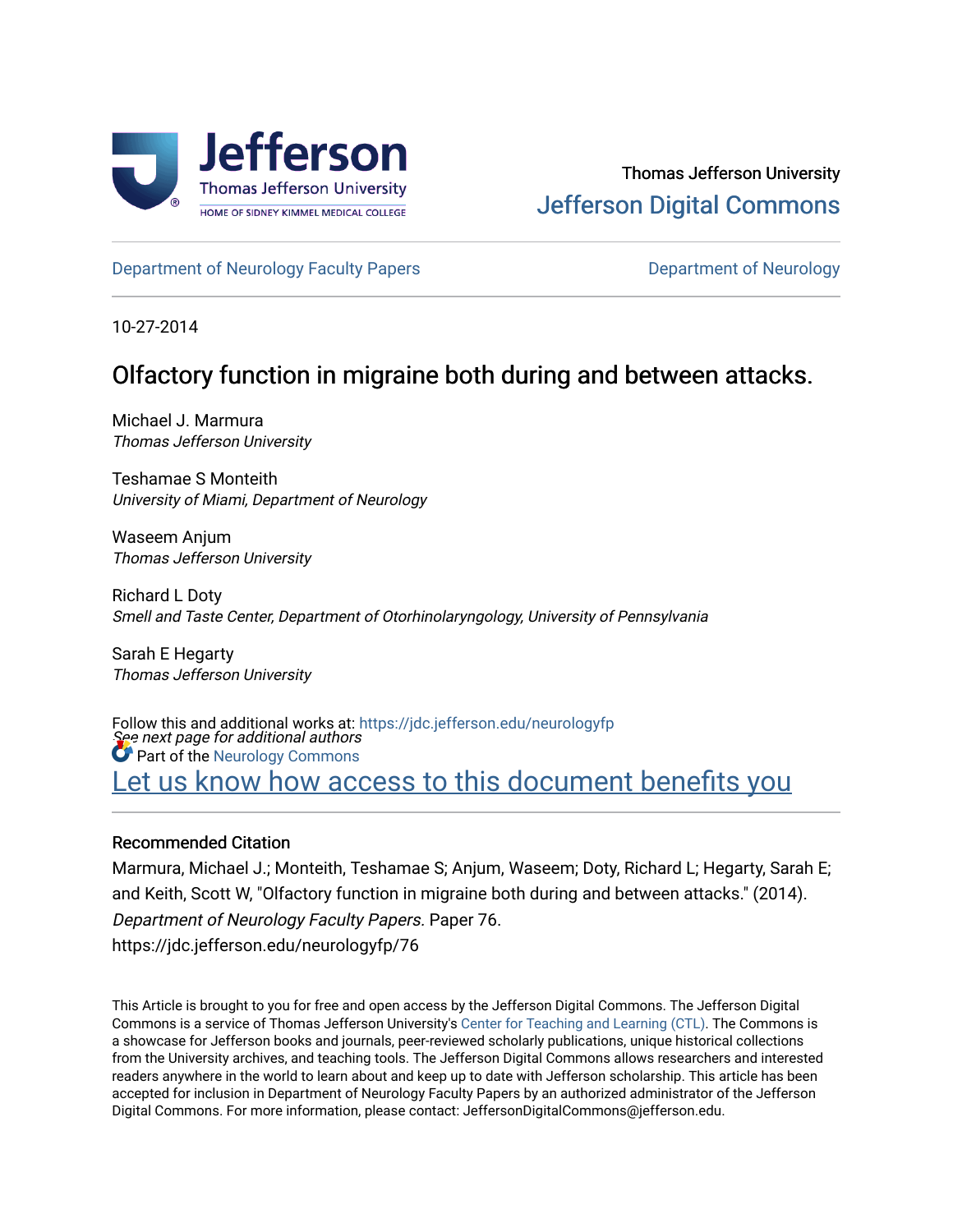## Authors

Michael J. Marmura, Teshamae S Monteith, Waseem Anjum, Richard L Doty, Sarah E Hegarty, and Scott W Keith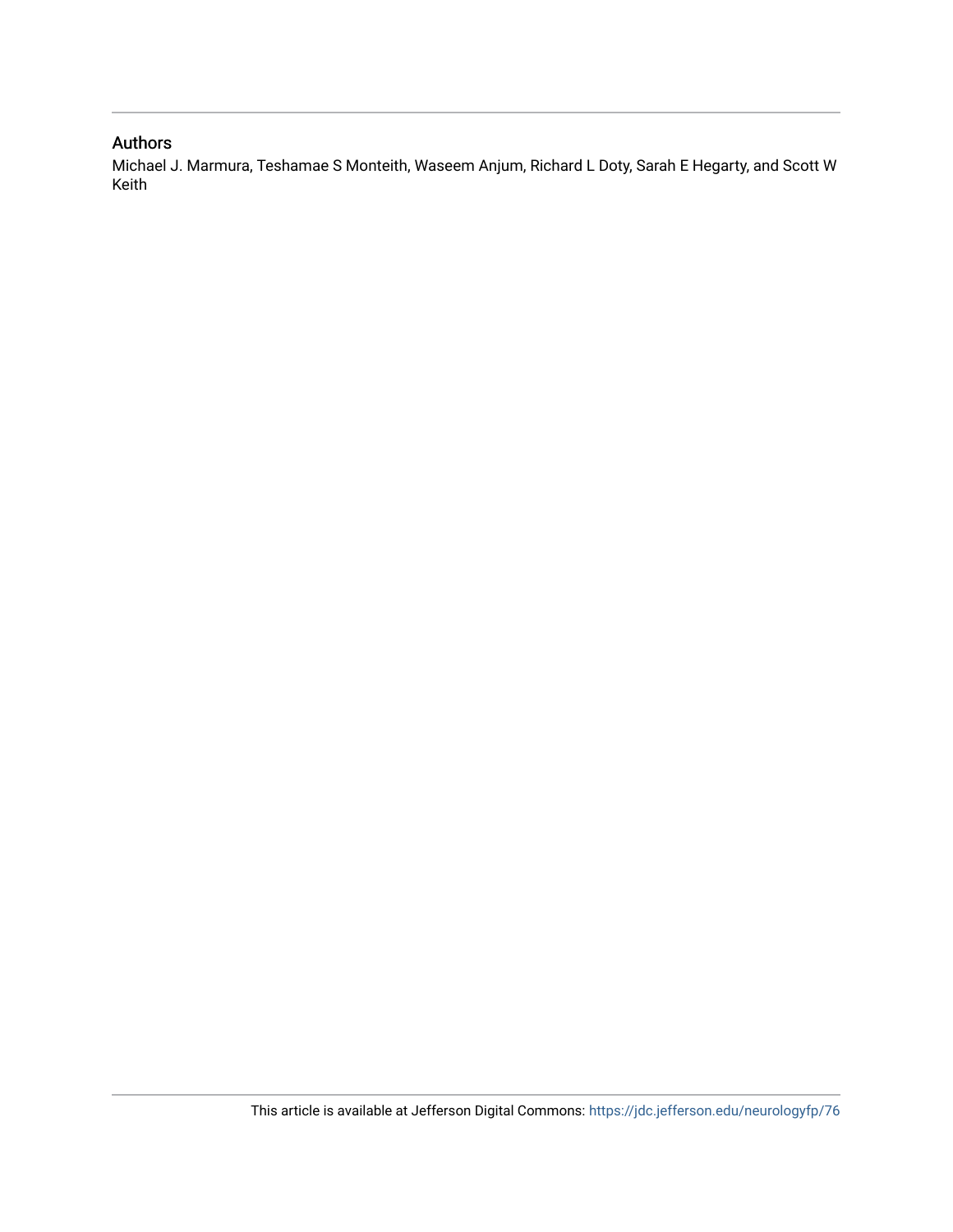Title: Olfactory acuity in episodic migraine at baseline and during attacks Word Count (not including abstract): 2430 Abstract word count: 245 Michael J Marmura MD 1, Teshamae S. Monteith MD 2, Waseem Anjum MD 1, Richard L Doty PhD 3, Sarah E Hegarty M.Phil 4 , Scott W Keith PhD4

1 - Thomas Jefferson University, Department of Neurology, Jefferson Headache Center, Philadelphia, PA, USA

2- University of Miami, Department of Neurology, Miami, FL USA

3- Smell & Taste Center, Department of Otorhinolaryngology, Perelman School of Medicine, University of Pennsylvania, USA

4 - Division of Biostatistics, Department of Pharmacology and Experimental Therapeutics, Thomas Jefferson University, Philadelphia, PA, USA

Disclosures:

MJ Marmura received clinical research funding support for this project from Merck, has received honorarium for consultation from MAP pharmaceuticals, and received royalties for publications from MedLink Neurology, Cambridge and Devos Medical.

RL Doty is President and major shareholder of Sensonics, Inc., the manufacturer and distributor of olfactory and taste tests, including the odor identification test that was used in this study.

Drs. TS Montheith, W Anjum, SE Hegarty and SW Keith report no disclosures. Principal and Corresponding Author: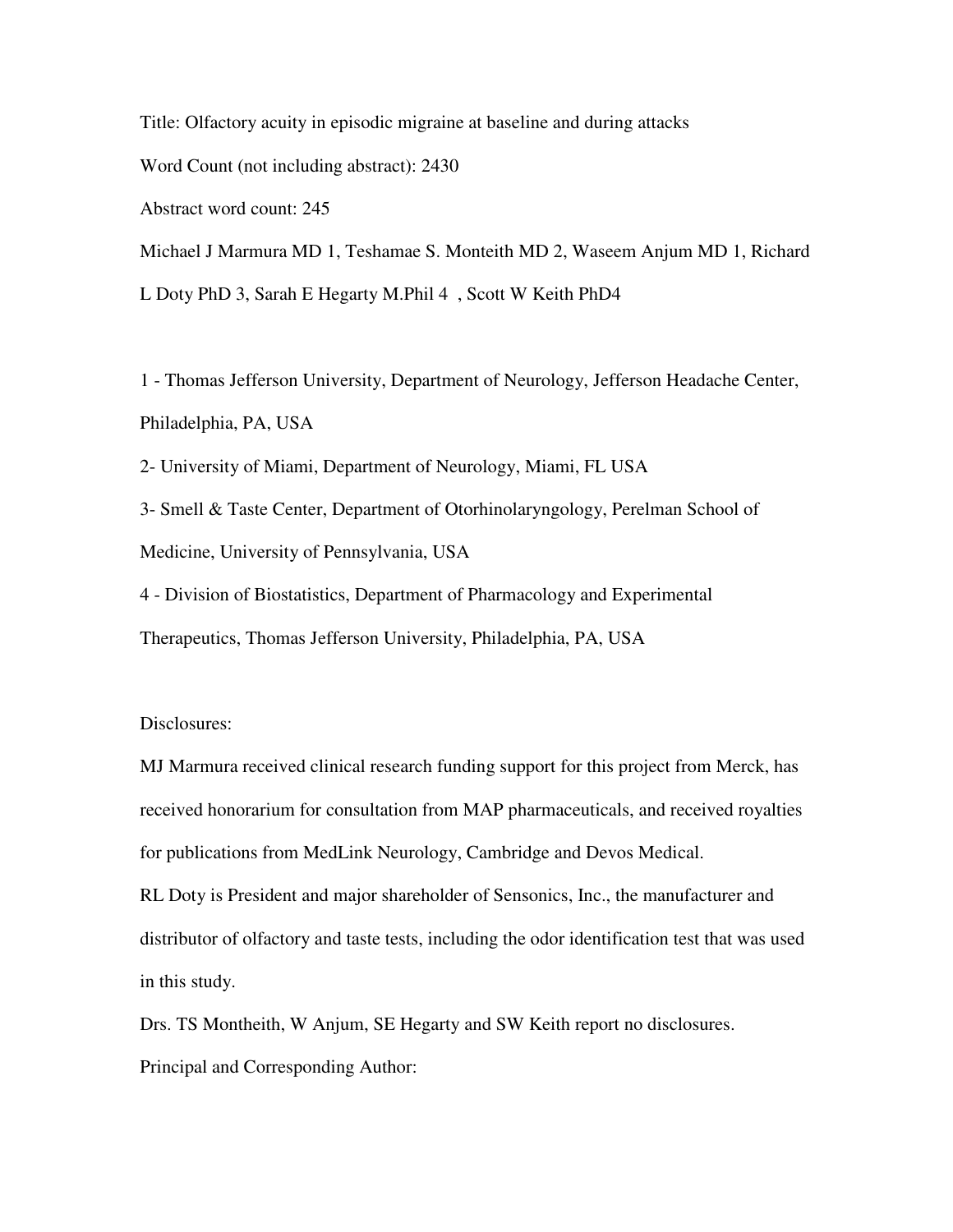Michael J Marmura MD

Thomas Jefferson University, Department of Neurology, Jefferson Headache Center 111 S 11th St #8130 Philadelphia PA 19107 215-955-2243 Phone 215-955-2060 Fax

Michael.Marmura@jefferson.edu

Contributions to manuscript:

MJ Marmura: drafting/revising the manuscript for content; analysis or interpretation of data; patient recruitment; study concept or design; study supervision or coordination. W Anjum: drafting/revising the manuscript for content; patient recruitment; study supervision or coordination. TM Monteith: drafting/revising the manuscript for content; analysis or interpretation of data; study concept or design. RL Doty: drafting/revising the manuscript for content; analysis or interpretation of data; study concept or design. SE Hegarty, SW Keith: drafting/revising the manuscript for content; analysis or interpretation of data; statistical analysis; study concept or design. Acknowledgements: Kathleen Bradley and Rose Tausendfreundt for their help with patient recruitment and managing this study. Stephen Silberstein for assisting with study design.

This study was sponsored by the Merck Investigator Initiated Studies Program, ID #36578.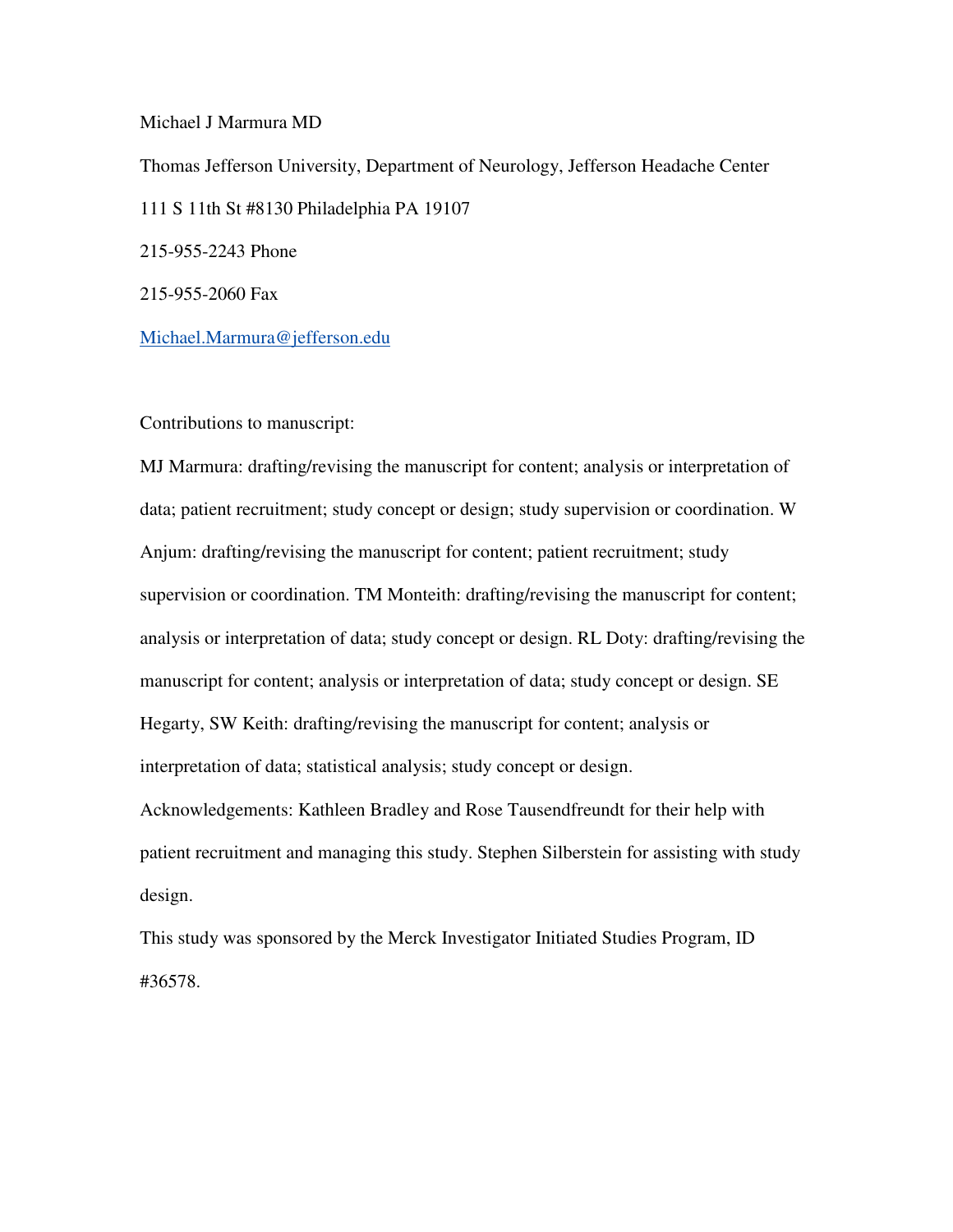**Introduction:** Persons with migraine often report being osmophobic, both during and between acute migraine attacks. It is not clear, however, whether such reports are associated with true hypersensitivity to odors, as measured by psychophysical testing. In this case-control study we quantitatively assessed olfactory identification ability, which correlates with threshold tests of olfactory sensitivity, in patients with migraine at baseline (no headache), during migraine episodes, and after a treated attack and compared the test scores to those of matched control subjects.

**Methods:** Fifty episodic migraine subjects and 50 and sex- and age-matched controls without headache were tested. All completed University of Pennsylvania Smell Identification Test (UPSIT), a standardized and well-validated olfactory test.

**Results:** At baseline, the UPSIT scores did not differ significantly between the migraine and control study groups (median paired score difference:  $-1$ ,  $p = 0.18$ ). During migraine attacks, a minority of migraine subjects (8 of 42) developed microsmia (i.e., lower test scores by at least 4 points), suggesting that, as compared to their matched controls, olfactory acuity was somewhat impaired during migraine attacks ( $p = 0.02$ ). This difference was less pronounced and not statistically significant after a successfully treated attack ( $p = 0.15$ ).

#### **Discussion:**

Persons with episodic migraine were found to have similar olfactory function as age- and sex-matched controls, but a minority exhibit microsmia or hyposmia during acute attacks. The cause of this dysfunction is unknown, but could relate to autonomic symptoms, limbic system activation, or disorders of higher order sensory processing.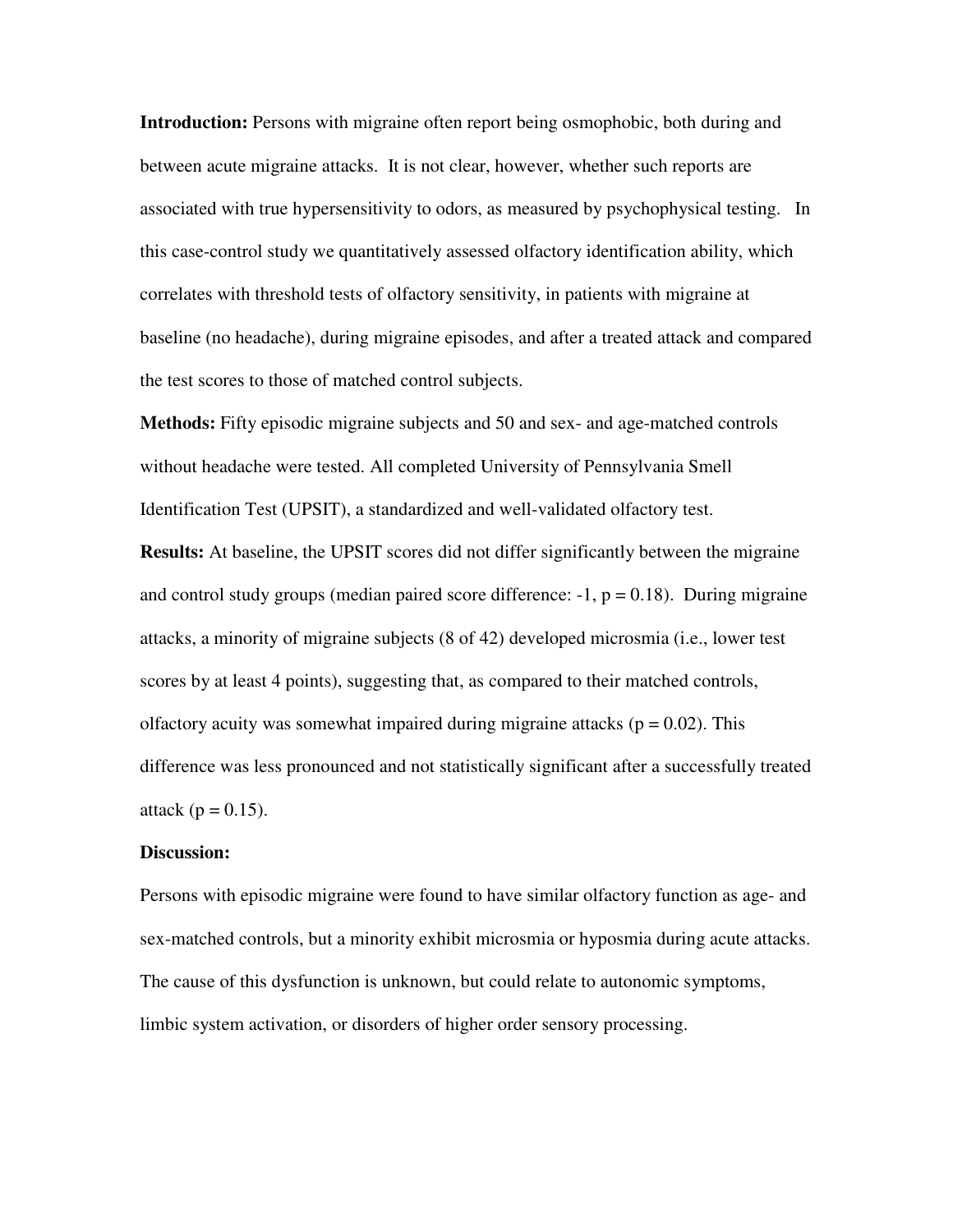#### **Introduction**

Migraine is a complex neurologic disorder related to genetic and environmental factors consisting of headache, gastrointestinal symptoms, and multiple sensory disturbances including photophobia, phonophobia, and osmophobia in the absence of a causative secondary disorder. Hypersensitivity to sensory stimuli such as light and sound are classical diagnostic features of migraine [1], although migraineurs are also more likely to be bothered by odors than other persons. In fact, osmophobia may be a more specific symptom in differentiating migraine from other headache disorders [2,3], and including it as a diagnostic criterion may increase the sensitivity for accurately diagnosing migraine in populations where photophobia is less common [4]. Osmophobia is most prominent during acute migraine attacks, but discomfort may persist interictally in a subset of migraineurs [5].

Olfactory impairment is a common symptom found in a number of neurologic disorders, such as Parkinson disease, schizophrenia and myasthenia gravis, possibly due to degeneration and/or dysmodulation of dopaminergic, serotonergic and cholinergic systems [6]. Multiple studies have confirmed that migraine subjects are bothered by odors, especially noxious stimuli [7,8], and that odors may precipitate attacks. One  $H_2O$ -PET study showed abnormal cerebral activation patterns during olfactory stimulation in migraineurs with olfactory hypersensitivity [9]. The ability of persons with migraine to detect and discriminate odors, as determined by standardized olfactory testing, is less clear. In one study, a large number of migraine subjects had poor olfactory acuity [10], as measured by olfactory thresholds, and in another migraineurs had increased odor detection [11]. A more recent study of episodic migraine subject found that their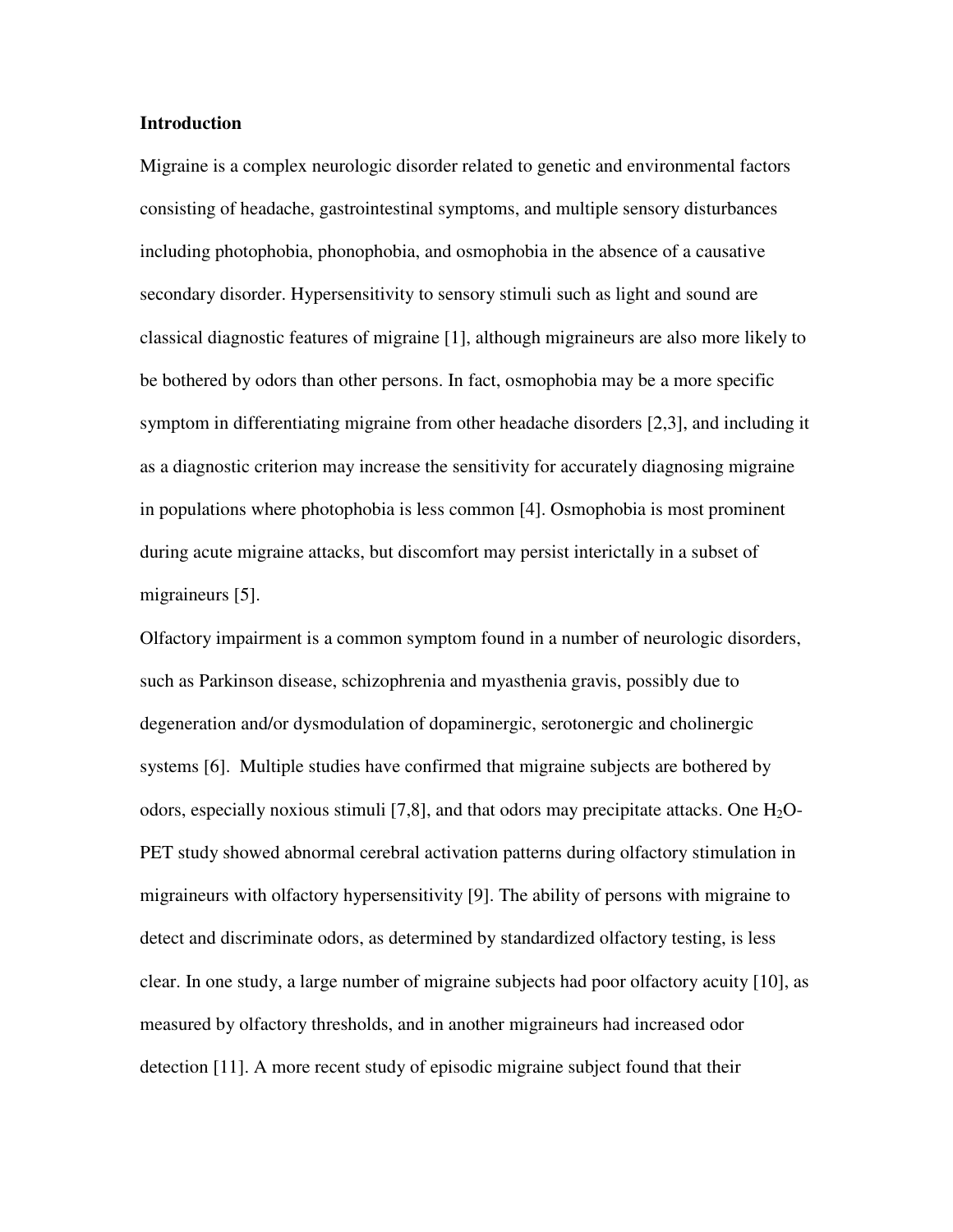olfactory acuity was normal [5]. The effect of a migraine attack on olfactory ability during and after treated attacks is also unclear.

The objective of this study was to examine olfactory acuity in episodic migraine subjects as compared with age and sex-matched controls, using a reliable and well-validated test of olfaction. We also evaluated the effect of migraine on olfaction – both during and after a treated attack.

#### **Methods**

Formal approval of this study was obtained from the Institutional Review Board at Thomas Jefferson University. Subjects ranging in age from 18 to 65 were recruited from our clinic and the surrounding community who were diagnosed with episodic migraine, as defined by the International Classification of Headache disorders 2nd edition. We excluded subjects or controls with a history of significant headache trauma, nasal or sinus disease, neurologic disorders such as Parkinson disease, dementia, or multiple sclerosis. Persons who used medications that could influence smell function, such as anticonvulsants or opioids, barbiturates or neuroleptics – drugs often used to treat attacks – were excluded from consideration. Subjects were allowed to use simple or combination analgesics such as non-steroidal anti-inflammatory medications, including those with caffeine, and migraine-specific medications such as triptans. To ensure that we could determine the effect of a treated migraine on olfaction, we also excluded subjects which generally could not successfully treat migraines with medication. Due to the effect of gender and age on olfactory function [13], each subject was paired with a sex- and agematched (from -2 to 2 years) control without disabling headache or migraine. For the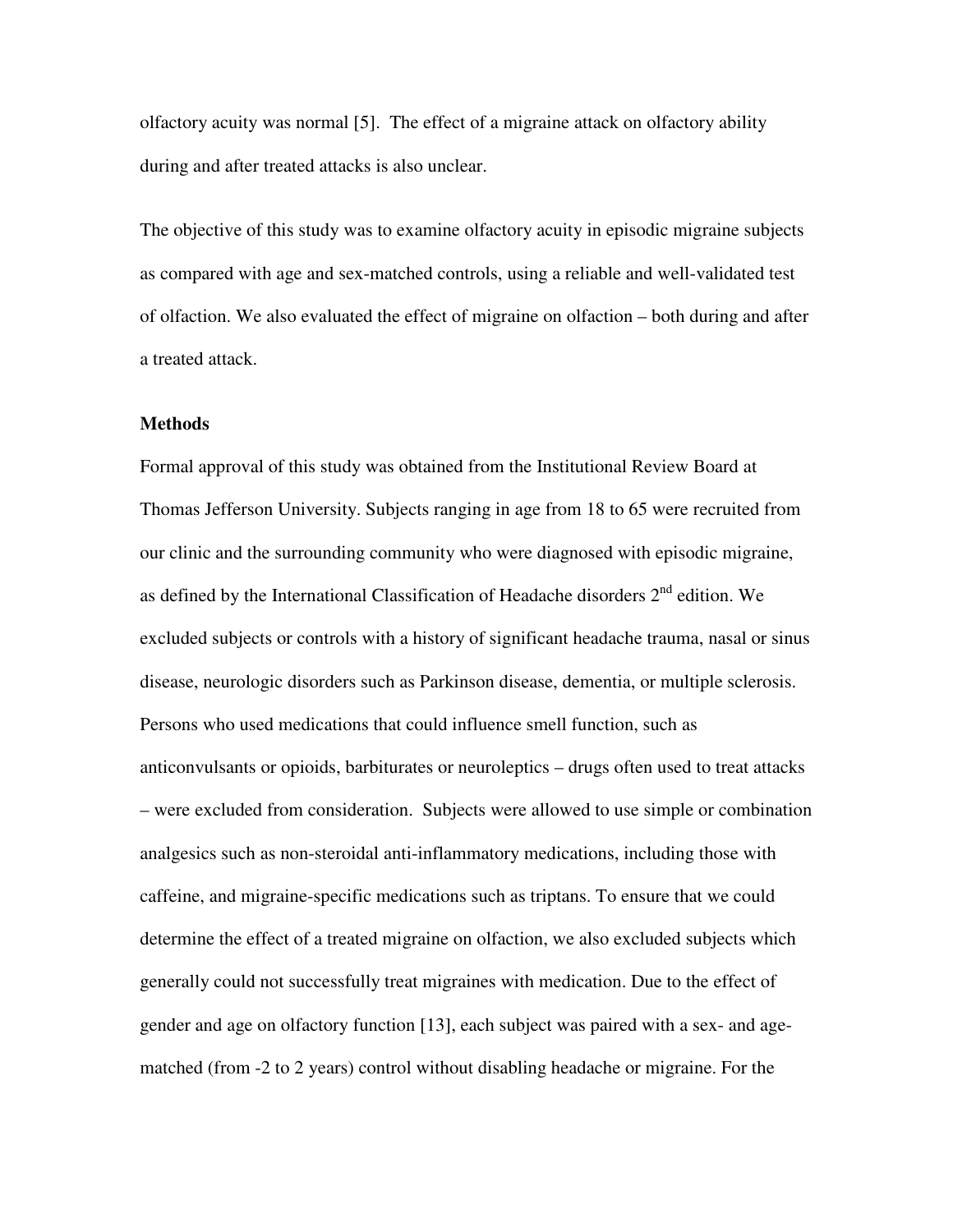purposes of this study, controls were required to have a Migraine Disability Scale (MIDAS) score of zero. We did not specifically exclude persons with a family history of migraine.

During the first visit we administrated a focused questionnaire to all participants to obtain basic demographic and medical history information. We inquired as to whether odors caused them to develop headaches and whether any of five specific odors (perfume, paint, new carpet, gasoline, pesticides) were bothersome. Both the subjects and the controls completed a validated questionnaire for allodynia [14]. The initial recruitment began June 2010 and final kits were received in October 2011.

To determine olfactory function, all subjects completed the University of Pennsylvania Smell Identification Test (UPSIT), a well-validated and standardized 40-item forced choice olfactory test that is useful in detecting subtle olfactory deficits (12, 13). This test is more reliable, yet highly correlated, with traditional olfactory threshold tests. [15] There are a total of 40 odorants, with four booklets each containing ten odorants. The stimuli are embedded in "scratch and sniff" microcapsules at the bottom of each page. This inexpensive test is widely used clinically, and has been translated into 14 foreign languages.

The UPSIT was administered at the time of their first visit, when the subjects received instructions on how to perform the test at home. After the initial visit, subjects took the UPSIT again at home or in the office during an acute migraine attack and completed a short clinical survey about their symptoms during the attacks, including severity, location, and aura, if present. They also completed the UPSIT a third time after a typical migraine with successful treatment (either mild or no pain), at least 2 hours after the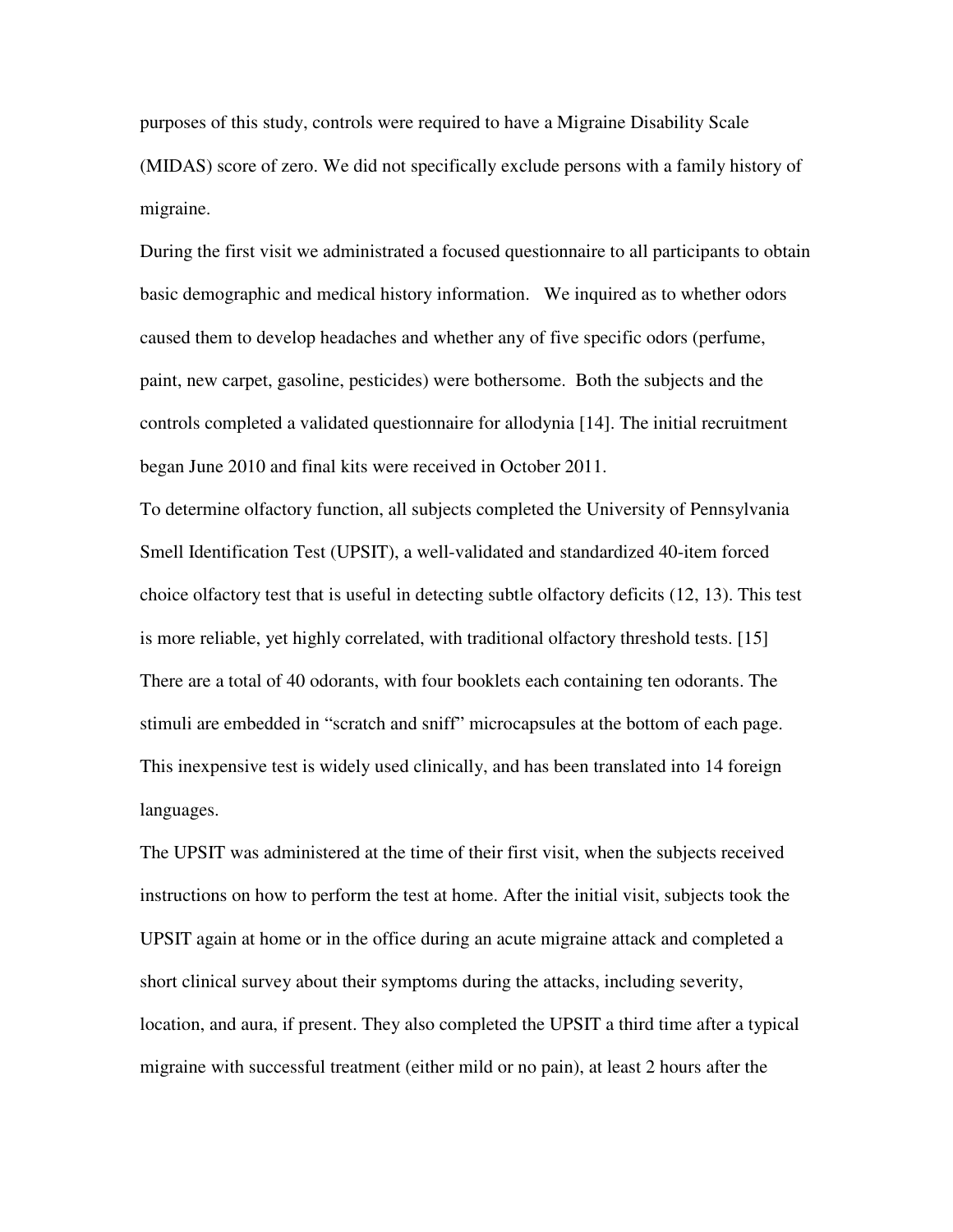attack. Based on previous studies using UPSIT to determine olfaction in various neurodegenerative disorders, and assuming a true difference between the mean UPSIT scores of 3 units, we determined that with 50 subjects there would be a 93% probability that the study will detect a statistically significant difference at a two-sided 5 percent significance level. We instructed 25 subjects to take the UPSIT at home during migraine, and to complete the final UPSIT after a treated attack. The other 25 subjects took the UPSIT after a treated attack first, then the final UPSIT during migraine. Controls repeated the UPSIT after the initial visit at least 2 weeks after the initial visit, and again at least another 2 weeks later. If subjects or controls completed the UPSIT at home, it was returned to our office in person or by mail.

Data from the migraine patients and age/sex matched controls were analyzed to determine the association between migraine and olfactory acuity. The baseline characteristics and scores between matched controls and migraine patients were paired and then compared. The paired data were skewed for UPSIT scores and other variables. To address this and test for significant differences between the migraine and control groups while accounting for the correlation within matched pairs, we applied the Wilcoxon Signed-Rank test of match-paired differences for continuous variables and McNemar's test of discordant match-paired 2-level responses (or the more general Stuart-Maxwell test of discordant match-paired multi-level responses) for categorical variables. For all tests, a significance level of  $\alpha = 0.05$  was used. We accounted for missing data (subjects or controls who didn't return UPSIT kits) by comparing data with their matched pairs.

#### **Results**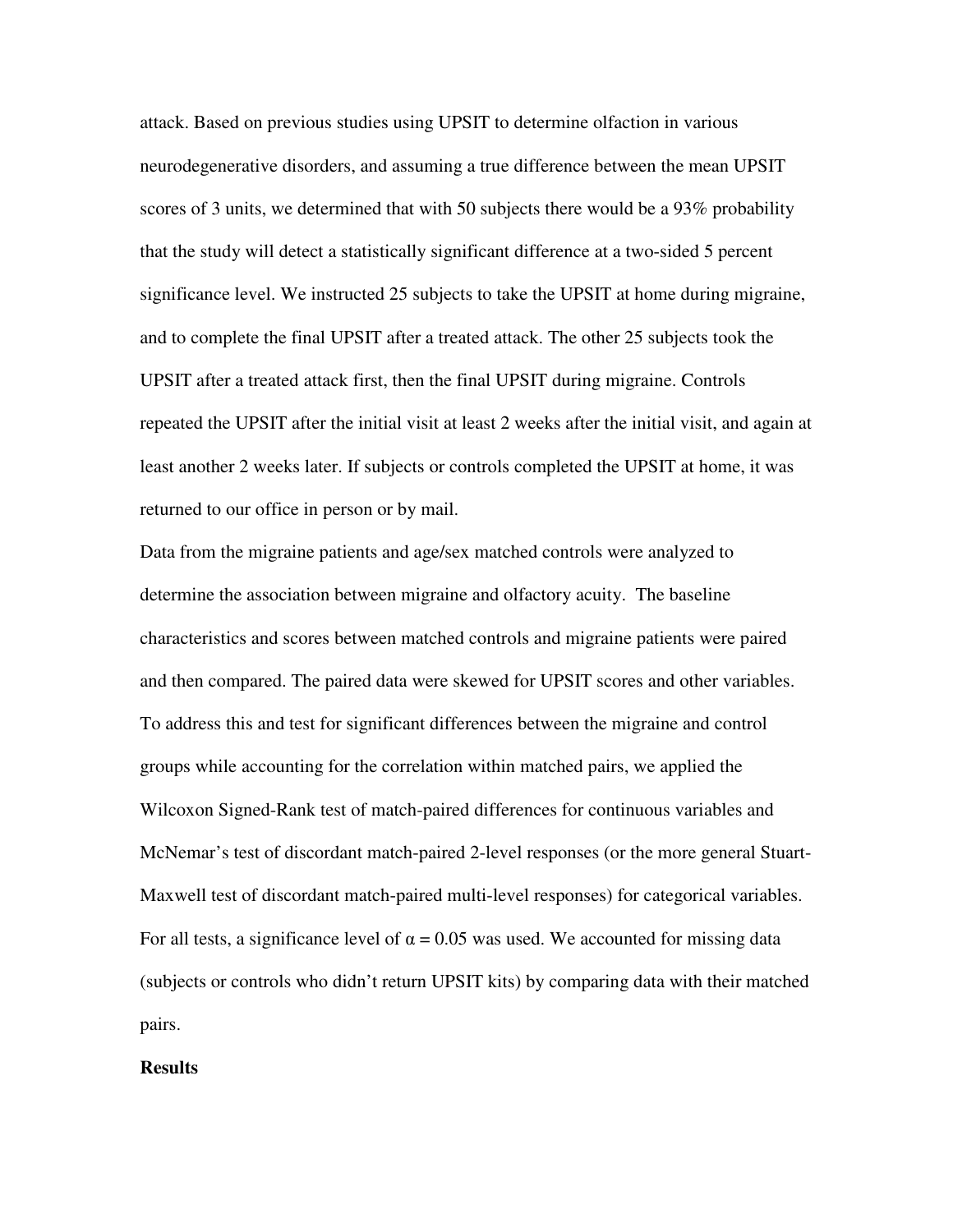Both the migraine and the control groups included 50 subjects who are matched by age and sex. (Table 1.) There were no significant differences between the groups with respect to distributions of age, sex, height, weight or BMI, although more subjects were white race (76% vs. 66% white in migraineurs vs. controls,  $p = 0.36$ ). Allodynia was highly associated with migraine (92% subjects vs.  $14\%$  controls, p < 0.01). Of the migraine subjects, about 51% reported aura with visual aura being the most common and the majority (70%) experienced non-migraine headaches as well (Table 2). The majority of subjects (36/50 72%) reported a history of migraine of at least 10 years. Of those subjects who experience migraines, 32 (65%) indicated that they found odors to be bothersome, while only 7 (15%) of the controls did, demonstrating a significant association between group (migraine or control) and sensitivity to odors (Table 1). In terms of the matched pairs, 18 of 45 (40%) had responses which agreed while 27 (60%) had differing responses. Of those 27 responses, 25 (93%) were migraine subjects who found odors bothersome and controls who did not. This discordance strongly indicated a significant association between migraine and sensitivity to odors ( $p \le 0.01$ ). The two groups had similar olfactory acuity at baseline, but the distribution of the matchpaired differences was skewed in the positive direction (Figure 1). At the time of the initial baseline visit, migraine subjects had a median UPSIT score of 36 (between attacks), while the controls had a median score of 37. The median match-paired difference of -1 did not differ significantly from zero ( $p = 0.18$ ). Forty-two subjects completed the UPSIT during acute migraine and 40 completed the UPSIT after a treated migraine. Of the age-sex matched controls, 3 completed the UPSIT once after the initial visit and the other 47 completed both follow-up tests.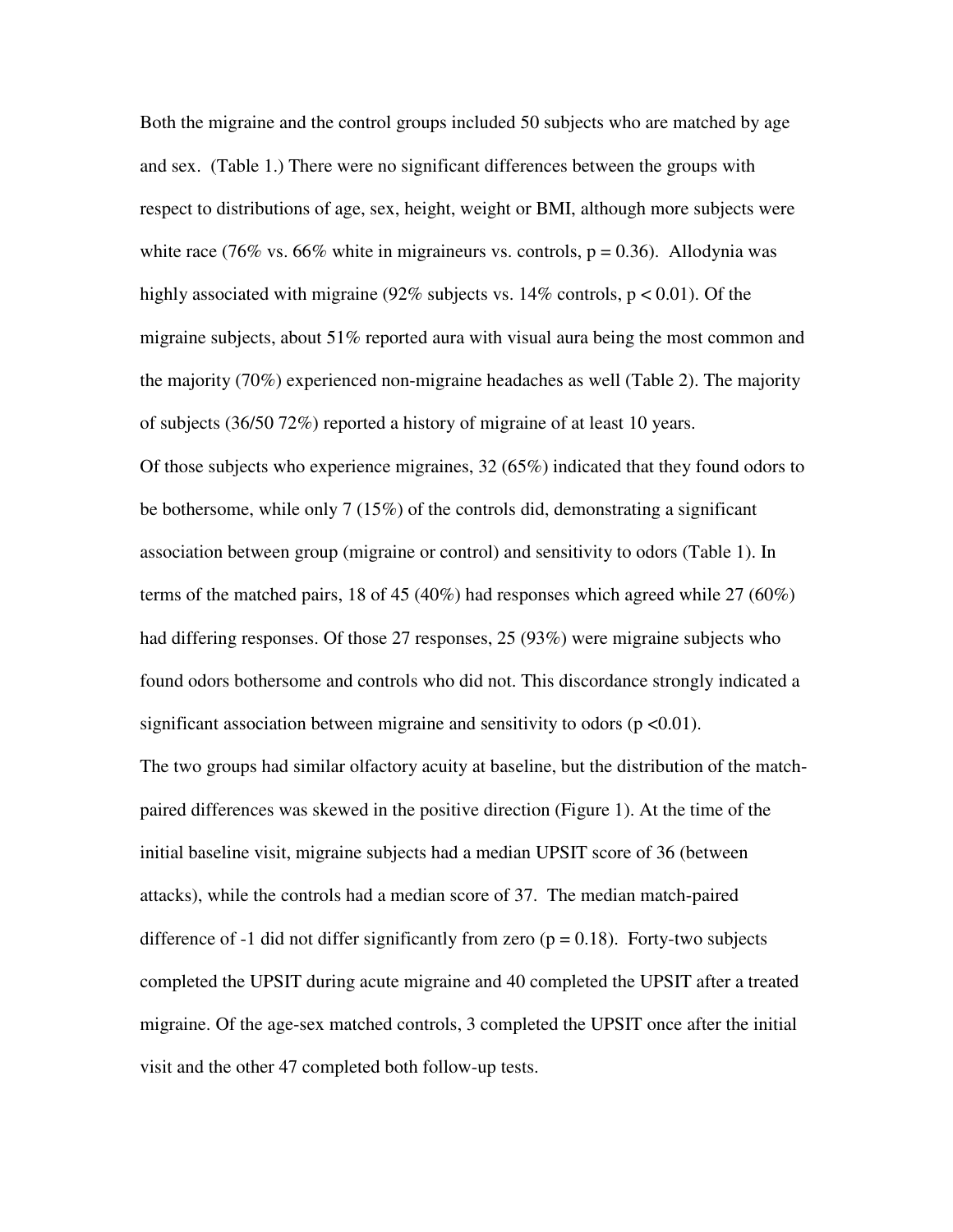Although the majority of migraine subjects had similar scores during migraine as in the initial visit (+/- 2 points), a minority had clinically significant decreases in acuity with 8 (19%) scoring 4 or more points worse during acute migraine. Regardless, during their migraine attacks, the median UPSIT score for migraine subjects was still 36 as compared to 36 for controls at their second test; however, the median match-paired difference of -1 was statistically significant ( $p = 0.02$ ). This suggested that olfactory acuity during migraine was significantly impaired. After being treated, the median UPSIT of the migraineurs was again 36 compared to the median score of 37 among their matched controls at their third test. The median paired difference of -1 was not significantly different from zero ( $p = 0.15$ ). The histograms in Figure 2 present a visual distributional summary of changes in UPSIT test scores from baseline during attack (panel A.) and after successful treatment of attack (panel B.) for the migraine group. Considering a difference of three or more points on UPSIT to be clinically significant, thirteen migraine subjects had a decrease in UPSIT scores between baseline and during attacks of 3 points or greater, compared with 3 subjects after a treated attack. One patient had an increase in UPSIT of 4 points after a treated migraine, and no subject had an increase of greater than 3 points during migraine. Of the thirteen patients with clinically significantly lower scores during migraine, 12 reported allodynia during migraine, 8 had migraine with aura, 10 were female, and 9 reported a history of migraine greater than 10

#### **Discussion**

years.

The results of this study suggest that the majority of patients with episodic migraine have normal olfactory function. This agrees with the studies of Saisu et al [5] and Hirsch [10]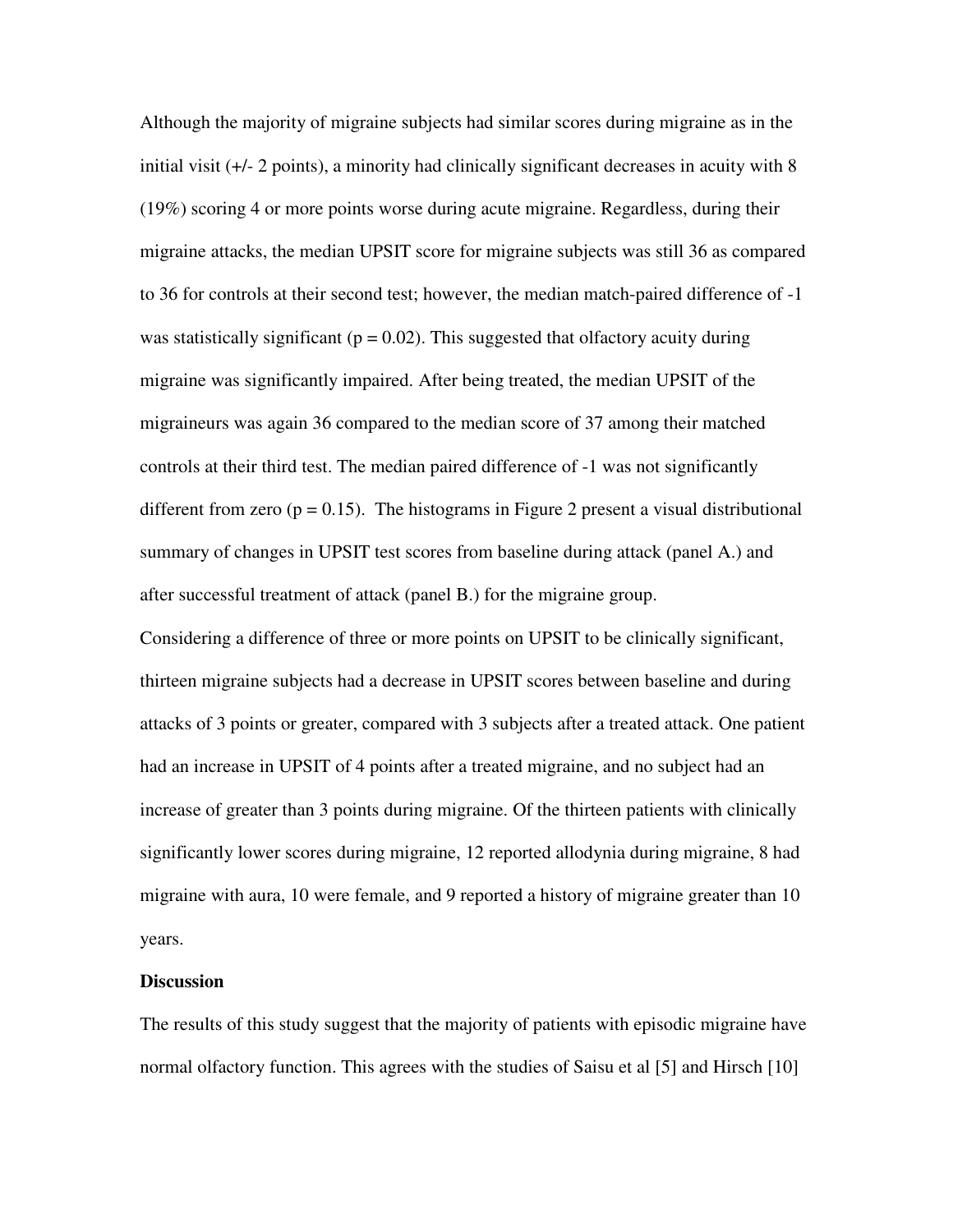and supports the idea that migraine differs from neurodegenerative disorders such as Parkinson disease. However, a subgroup of our migraine subjects appeared to have experienced impairment during acute migraine, especially before successful treatment. This finding is similar to the 1992 study of Hirsch, which predates the classification of episodic and chronic migraine, in which 18% of migraine subjects were hyposmic or anosmic based on Pyridine odor threshold testing. The clinical and demographic characteristics of our migraine subjects who had significant olfactory impairment were not significantly different than those who did not in terms of allodynia, duration of disease, sex or age, although there was a trend for greater impairment in those with aura. The effect of migraine on olfaction was relatively modest in comparison to the olfactory dysfunction of neurodegenerative disorders [16] and other neurological disorders such as myasthenia gravis [17]. In a recent study of myasthenia gravis, 27 MG subjects exhibited a robust loss of olfaction relative to27 matched controls. It is unclear if the decreased UPSIT scores in our subgroup of migraine subjects have clinical relevance. Our suggestion would be to test olfaction in patients with clinical symptoms of olfactory difficulties, especially those with a history of previous serious viral illness, head trauma or neurodegenerative disease. It should be noted that the subjects in this study were generally fairly healthy with treatable migraine attacks. In a separate study, we plan to examine subjects with chronic migraine including those without significant headache-free time.

Our results confirmed several previous studies which confirm that persons with migraine report experiencing hypersensitivity to bothersome odors. The UPSIT is not a measure of osmophobia , is designed to be well-tolerated and did not trigger migraine attacks in this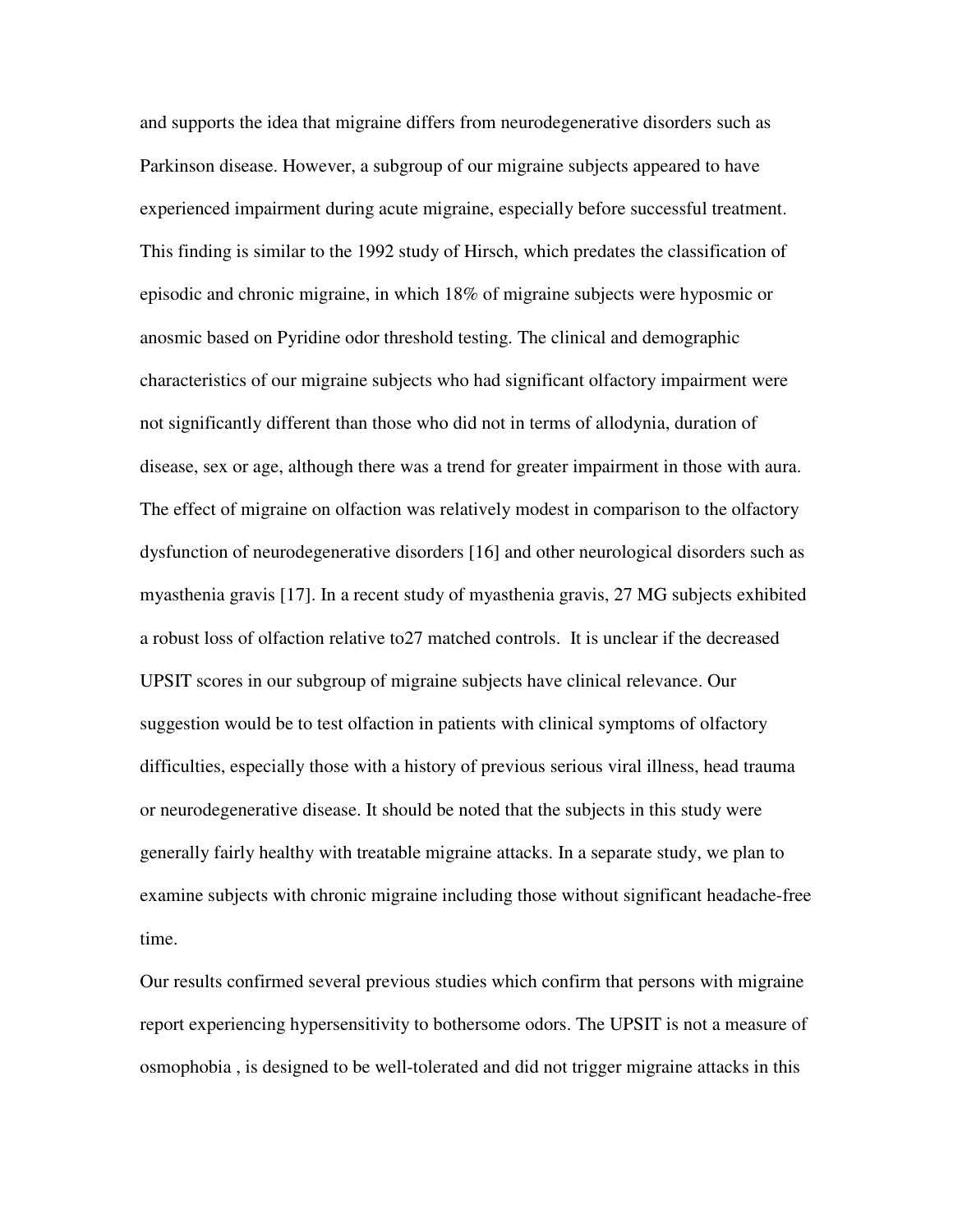study. However, no subject in our study exhibited UPSIT scores that would suggest increased olfactory sensitivity during migraine (with an increase of more than 3 points on UPSIT). Although some persons with migraine may be more sensitive to odors even outside of attacks, our findings are in disaccord with those of Snyder and Drummond [11] who found migraineurs to have hyperosmia. However, their test procedures differed from ours. They studied 20 migraine subjects and 21 controls using odor detection thresholds for acetone and vanillin. Acetone is a strong trigeminal stimulant and therefore is not a good measure of olfaction, per se. [18] Our findings are in agreement with the general notion that true hyperosmia is rare, regardless of the diseases involved. [19]. Taken together, olfactory hypersensitivity is more likely a perceptual distortion as opposed to one of increased threshold sensory function both interictally and during acute attacks. Persons with a sense of hyperacute odor detection usually do not have superior olfactory abilities. Pregnancy, for example, is not associated with hyperosmia. [20] Multiple factors influence olfaction including anatomic, genetic, and sensory processing differences. Changes in autonomic function are one possible cause of worsening olfaction during acute migraine. The sphenopalantine ganglion supplies autonomic projections to the nose. Increases in parasympathetic tone, which can manifest as tearing, swelling or congestion during migraine, is associated with engorgement of nasal turbinates [21]. Fluctuations in nasal engorgement are an overall indicator of autonomic tone [22] and correlate with measures such as rapid-eye movement sleep patterns [23] and cognitive abilities [24]. Allergic disorders are more common in persons with migraine and immunotherapy may be helpful to reduce migraine severity in younger patients [25]. It is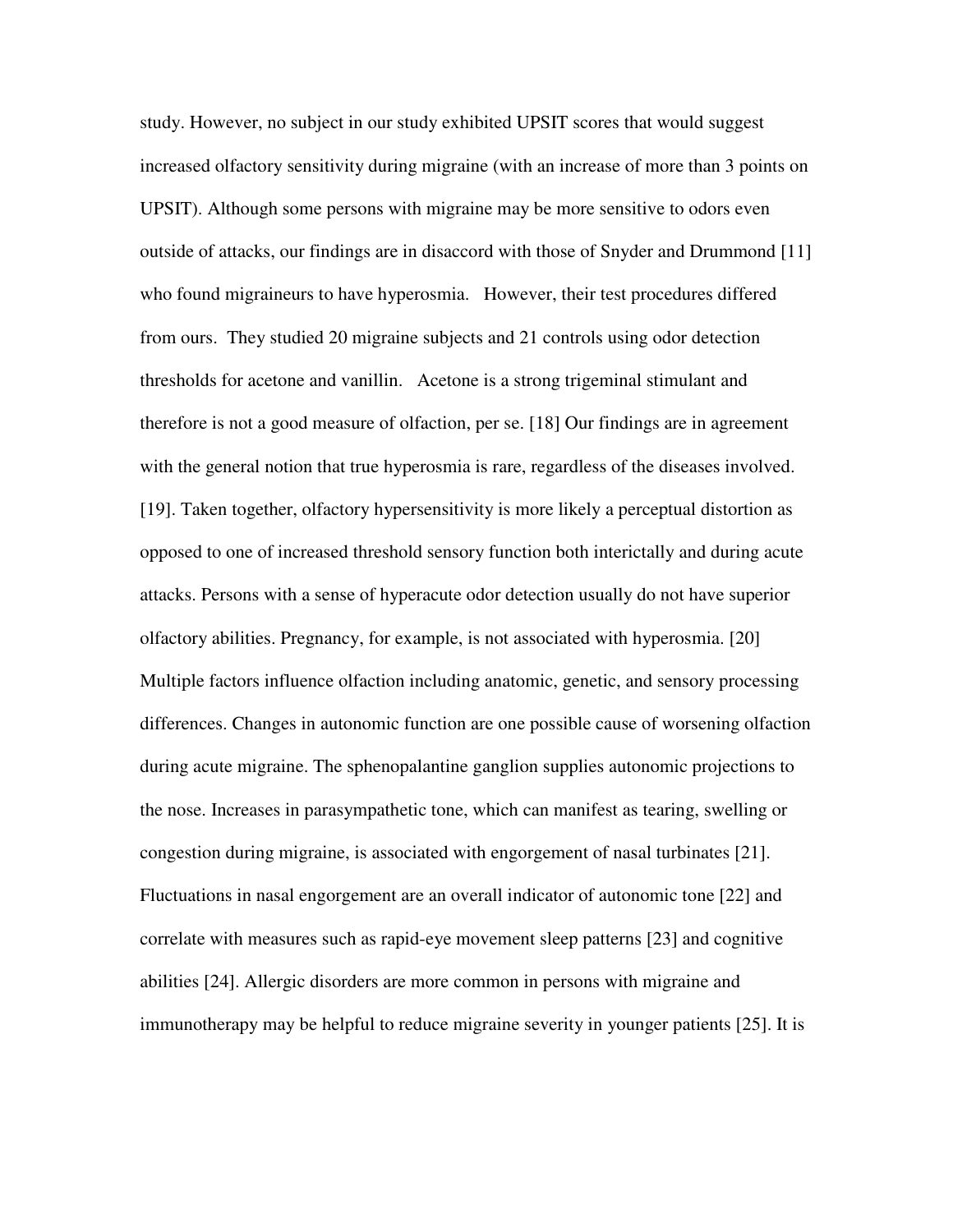possible that simple changes in autonomic tone during migraine could affect performance on the UPSIT.

A more interesting potential explanation is that migraine affects areas in the brain which cause difficulty in perceiving odors when impaired. Pain-sensitive neurons from the thalamus project widely to multiple cortical regions, including the primary somatosensory cortex, the parietal association cortex, and the primary and secondary visual cortices. This suggests a mechanism for cortical dysfunction in migraine other than cortical spreading depression [26]. A recent functional MRI study found deficient habituation in the trigemino-nociceptive pathway, but not in the olfactory system suggesting the possibility that a thalamo-cortical network may be an important aspect of migraine as opposed to a single neuronal modulator. [27] Migraine is associated with activation of the amygdala and limbic system during acute attacks in a way similar to other pain disorders. The amygdala is highly involved in both odor intensity [28] and odor memory [29]. Since activation of the limbic system is a hallmark of pain disorders, it is possible that these changes may not be unique to migraine and olfactory abilities in other persons with episodic pain disorders remains unclear. A minority of persons with migraine can experience olfactory hallucinations before or during headache, which usually involves a very specific and bothersome odor [30].

Olfactory problems in neurodegenerative diseases involve injury to dopaminergic, cholinergic, serotonergic, and noradrenergic systems, microglial activation and inflammation [6]. Although our subjects generally had normal olfaction at baseline, the development of hyposmia during attacks may indicate abnormal brain functioning, perhaps at the level of the basal ganglia or higher cortical structures [31]. Many common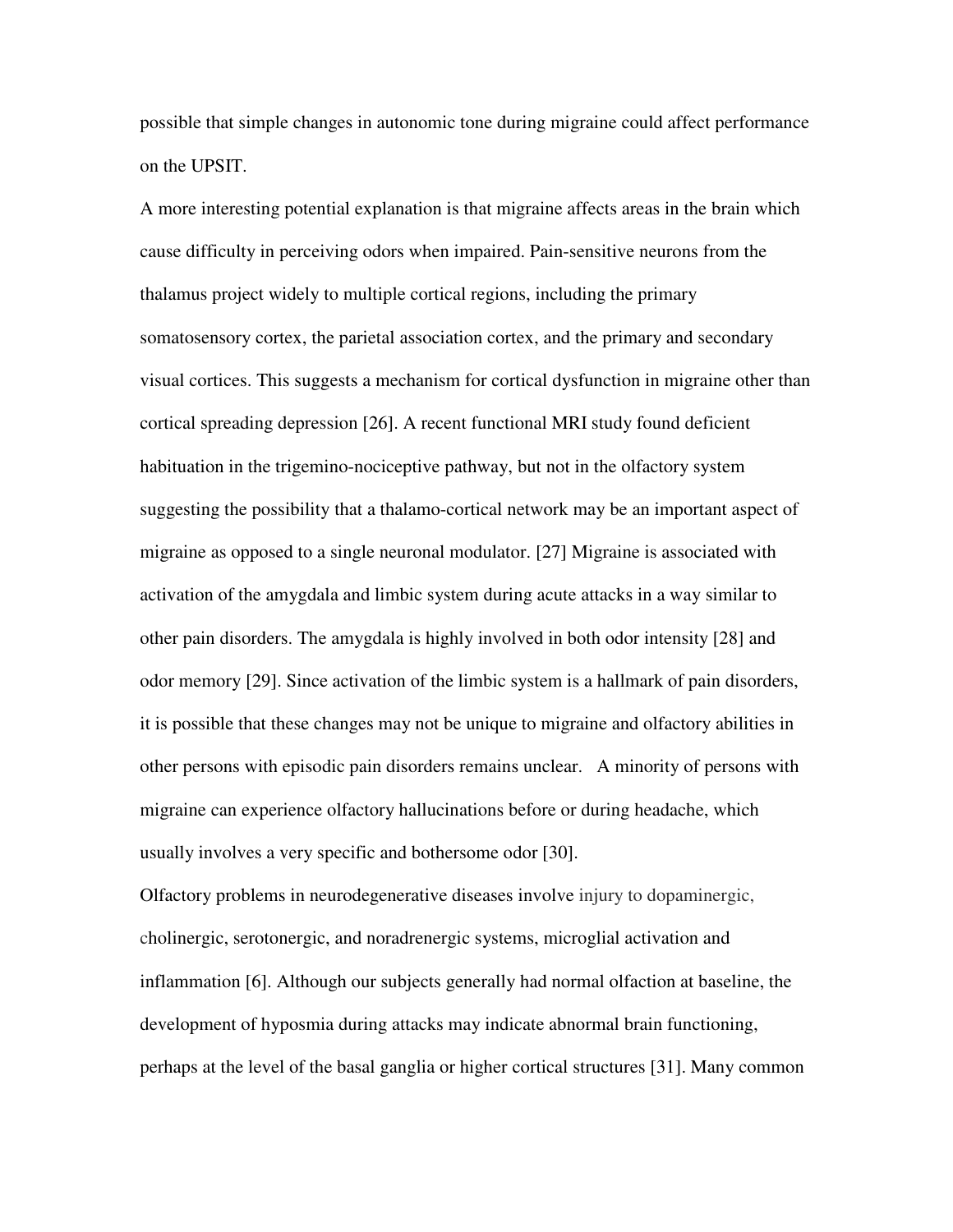migraine premonitory symptoms, such as hunger or yawning, are also thought to be related to dopamine and linked to the hypothalamus [32].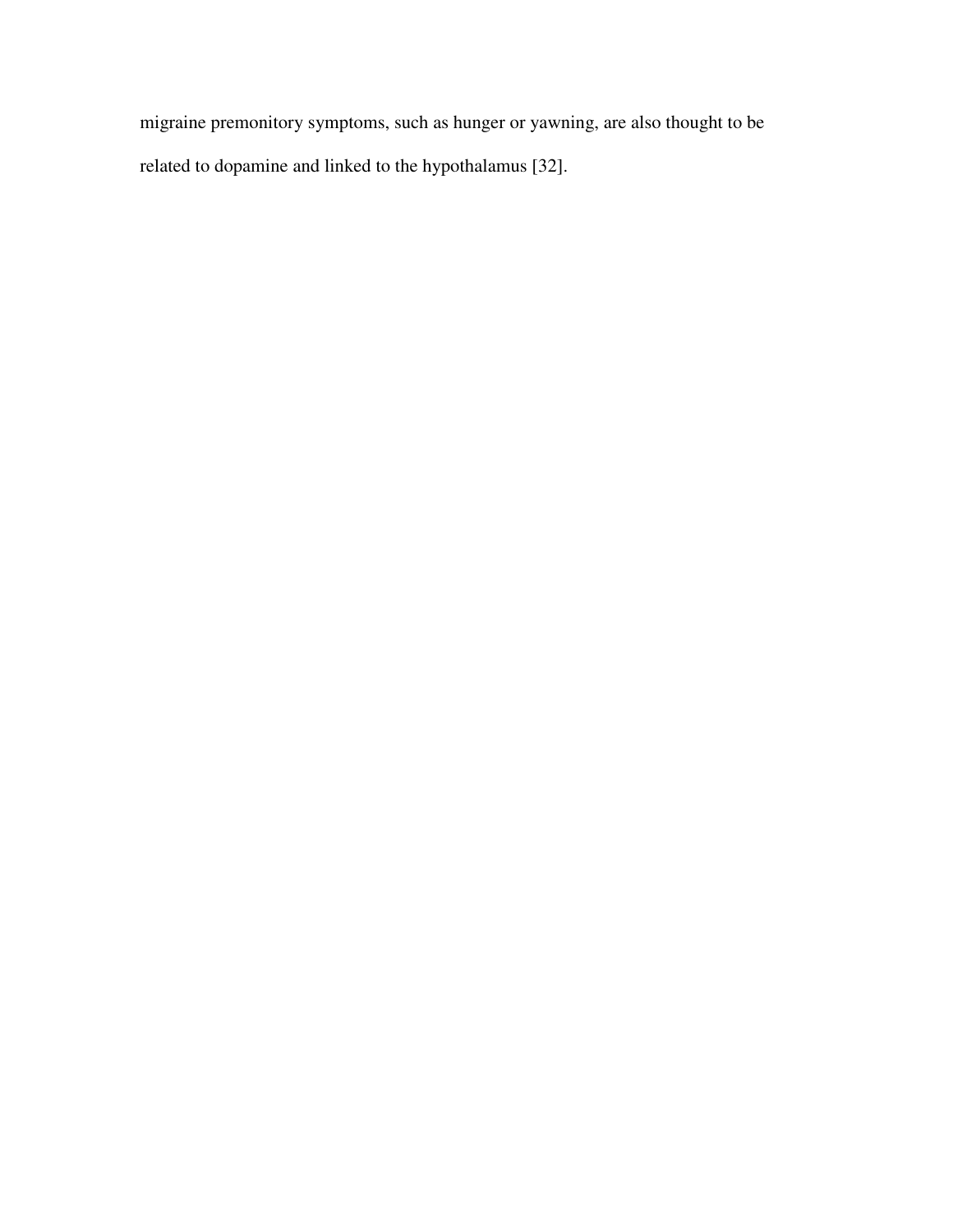### **References:**

- 1. Headache Classification Committee, Olesen J, Bousser MG, Diener HC, et al. New appendix criteria open for a broader concept of chronic migraine. Cephalalgia. 2006 Jun;26(6):742-6.
- 2. Corletto E, Dal Zotto L, Resos A, et al. Cephalalgia. Osmophobia in juvenile primary headaches. Cephalalgia 2008 Aug;28(8):825-31
- 3. Vingen JV, Sand T, Stovner LJ. Sensitivity to various stimuli in primary headaches: a questionnaire study. Headache. 1999 Sep;39(8):552-8.
- 4. Wang YF, Fuh JL, Chen SP, Wu JC, Wang SJ. Clinical correlates and diagnostic utility of osmophobia in migraine. Cephalalgia. 2012 Dec;32(16):1180-8.
- 5. Saisu A, Tatsumoto M, Hoshiyama E, Aiba S, Hirata K. Evaluation of olfaction in patients with migraine using an odour stick identification test. Cephalalgia. 2011 Jul;31(9):1023-8.
- 6. Doty RL. Olfaction in Parkinson's disease and related disorders. Neurobiol Dis. 2012 Jun;46(3):527-52.
- 7. Sjöstrand C, Savic I, Laudon-Meyer E, Hillert L, Lodin K, Waldenlind E. Migraine and olfactory stimuli. Curr Pain Headache Rep. 2010 Jun;14(3):244-51.
- 8. Kelman L. Osmophobia and taste abnormality in migraineurs: a tertiary care study. Headache. 2004 Nov-Dec;44(10):1019-23.
- 9. Demarquay, G. Royet, JP, Mick, G and Ryvlin, P. Olfactory hypersensitivity in Migraineurs: a  $H_2O$ -PET study. Cephalalgia 2008; 28:1069-1080.
- 10. Hirsch AR. Olfaction in migraineurs. Headache. 1992; 32:233-236.
- 11. Snyder, RD, Drummond, PD. Olfaction in Migraine. Cephalalgia 1997;17:729-32.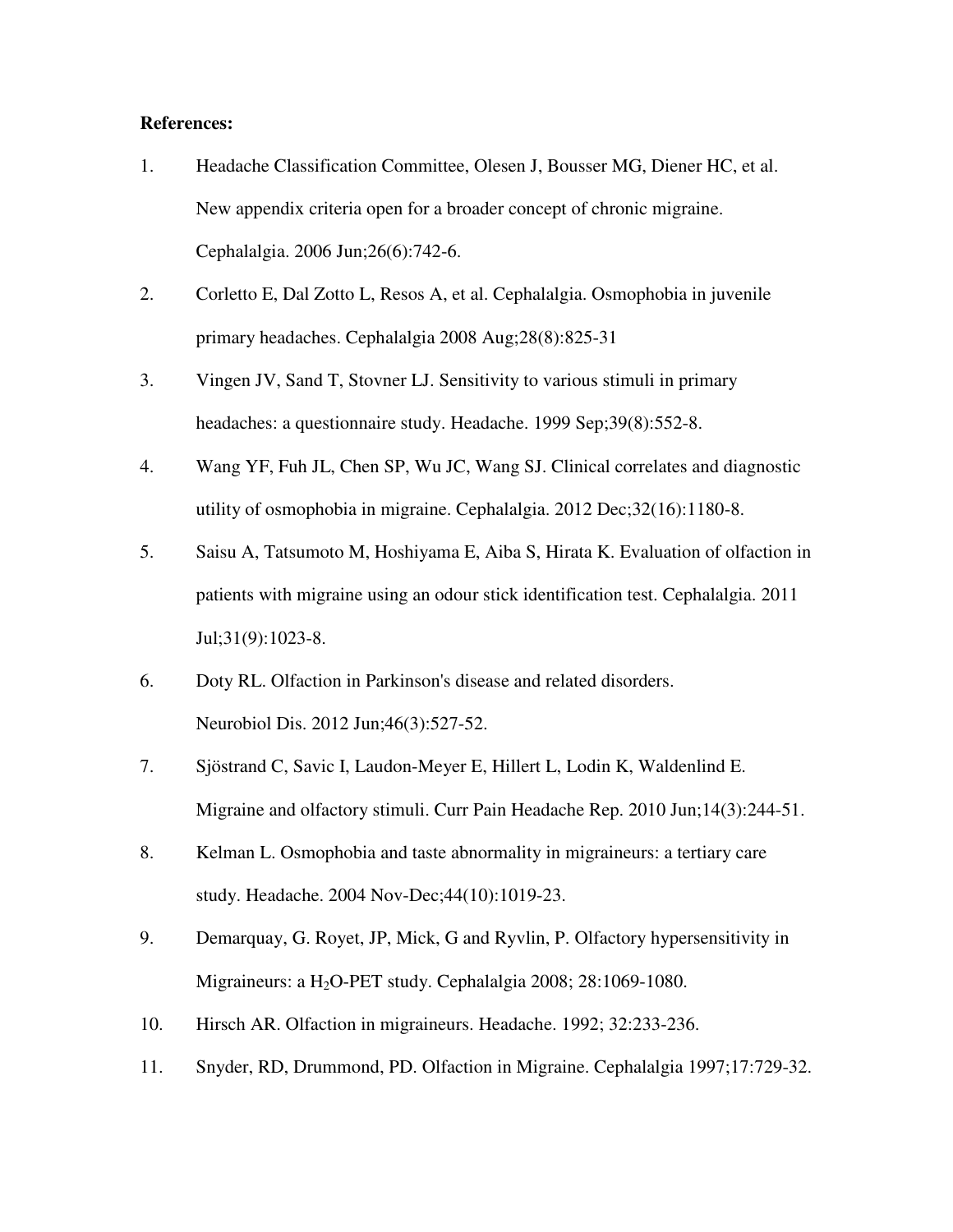- 12. Doty RL, Shaman P, Dann M. Development of the University of Pennsylvania Smell Identification Test: a standardized microencapsulated test of olfactory function. Physiol Behav. 1984 Mar;32(3):489-502
- 13. Doty RL, Shaman P, Applebaum SL, Giberson R, Siksorski L, Rosenberg L. Smell identification ability: changes with age. Science. 1984 Dec 21;226(4681):1441-3.
- 14. Jakubowski M, Silberstein S, Ashkenazi A, Burstein R. Can allodynic migraine patients be identified interictally using a questionnaire? Neurology. 2005 Nov 8;65(9):1419-22.
- 15. Doty RL, McKeown DA, Lee WW, Shaman P. A study of the test-retest reliability of ten olfactory tests. Chem Senses. 1995 Dec;20(6):645-56.
- 16. Mesholam RI, Moberg PJ, Mahr RN, Doty RL. Olfaction in neurodegenerative disease: a meta-analysis of olfactory functioning in Alzheimer's and Parkinson's diseases. Arch Neurol. 1998 Jan;55(1):84-90.
- 17. Leon-Sarmiento FE, Bayona EA, Bayona-Prieto J, Osman A, Doty RL. Profound olfactory dysfunction in myasthenia gravis. PLoS One. 2012;7(10):e45544.
- 18. Doty RL, Brugger WE, Jurs PC, Orndorff MA, Snyder PJ, Lowry LD. Intranasal trigeminal stimulation from odorous volatiles: psychometric responses from anosmic and normal humans. Physiol Behav. 1978 Feb;20(2):175-85
- 19. The olfactory system and its disorders. Doty RL. Semin Neurol. 2009 Feb;29(1):74-81.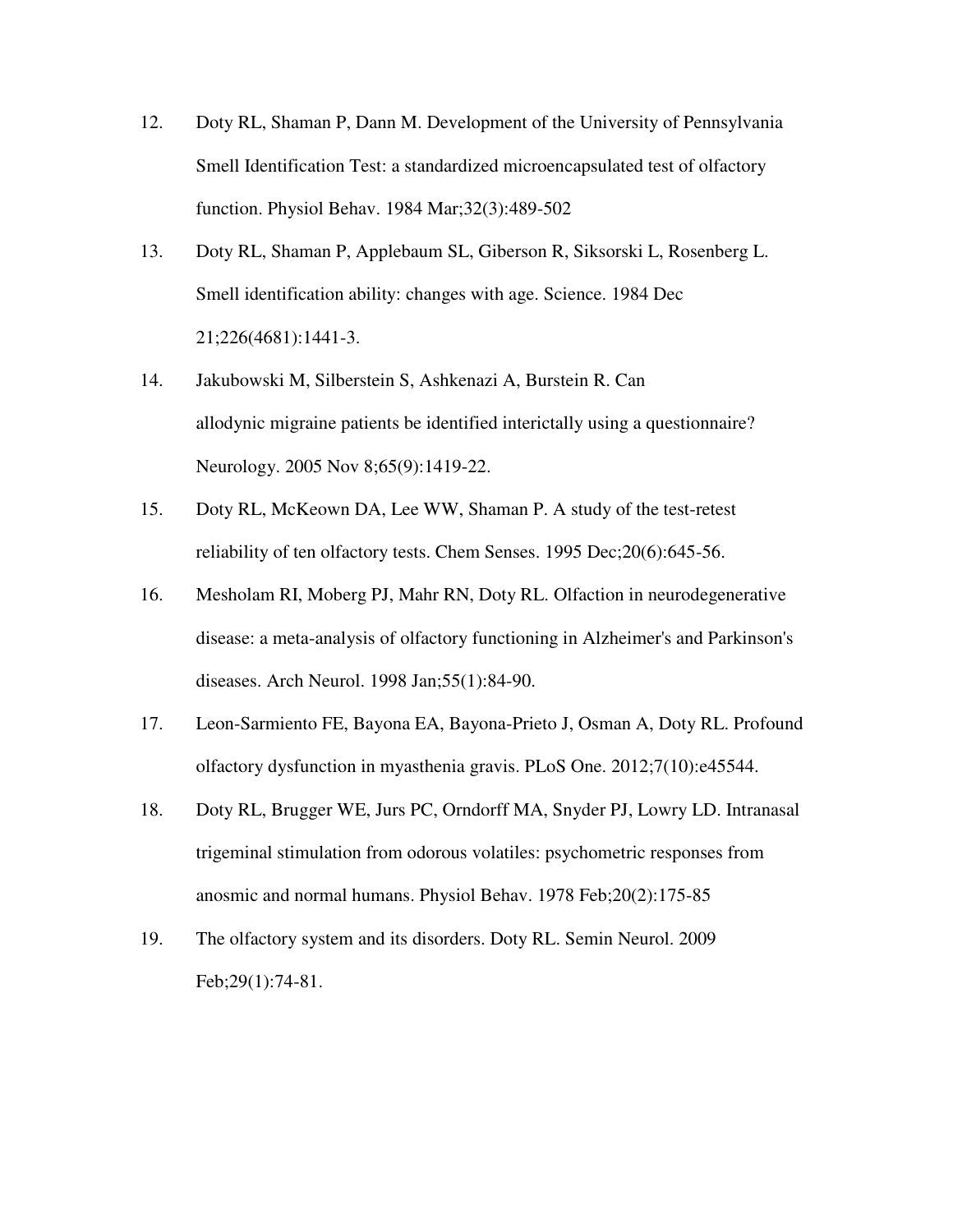- 20. Laska M, Koch B, Heid B, Hudson R. Failure to demonstrate systematic changes in olfactory perception in the course of pregnancy: a longitudinal study. Chem Senses. 1996 Oct; 21(5): 567-71.
- 21. Hirsch AR. Olfaction in migraine. Cephalalgia. 1998 Jul-Aug;18(6):360.
- 22. Jones N. The nose and paranasal sinuses physiology and anatomy. Adv Drug Deliv Rev. 2001 Sep 23;51(1-3):5-19
- 23. Werntz DA, Bickford RG, Bloom FE, Shannahoff-Khalsa DS. Alternating cerebral hemispheric activity and the lateralization of autonomic nervous function. Hum Neurobiol. 1983;2(1):39-43.
- 24. Goldstein L, Stoltzfus NW, Gardocki JF. Changes in interhemispheric amplitude relationships in the EEG during sleep. Physiol Behav. 1972 May;8(5):811-5.
- 25. Klein R, Pilon D, Prosser S, Shannahoff-Khalsa D. Nasal airflow asymmetries and human performance. Biol Psychol. 1986 Oct;23(2):127-37.
- 26. Martin VT, Taylor F, Gebhardt B, et al. Allergy and immunotherapy: are they related to migraine headache? Headache. 2011 Jan;51(1):8-20.
- 27. Stankewitz A, Schulz E, May A. Neuronal correlates of impaired habituation in response to repeated trigemino-nociceptive but not to olfactory input in migraineurs: An fMRI study. Cephalalgia. 2012 Dec 10.
- 27. Noseda R, Kainz V, Jakubowski M, et al. A neural mechanism for exacerbation of headache by light. Nat Neurosci. 2010 Feb;13(2):239-45.
- 28. Anderson AK, Christoff K, Stappen I, Panitz D, Ghahremani DG, Glover G, Gabrieli JD, Sobel N. Dissociated neural representations of intensity and valence in human olfaction. Nat Neurosci. 2003 Feb;6(2):196-202.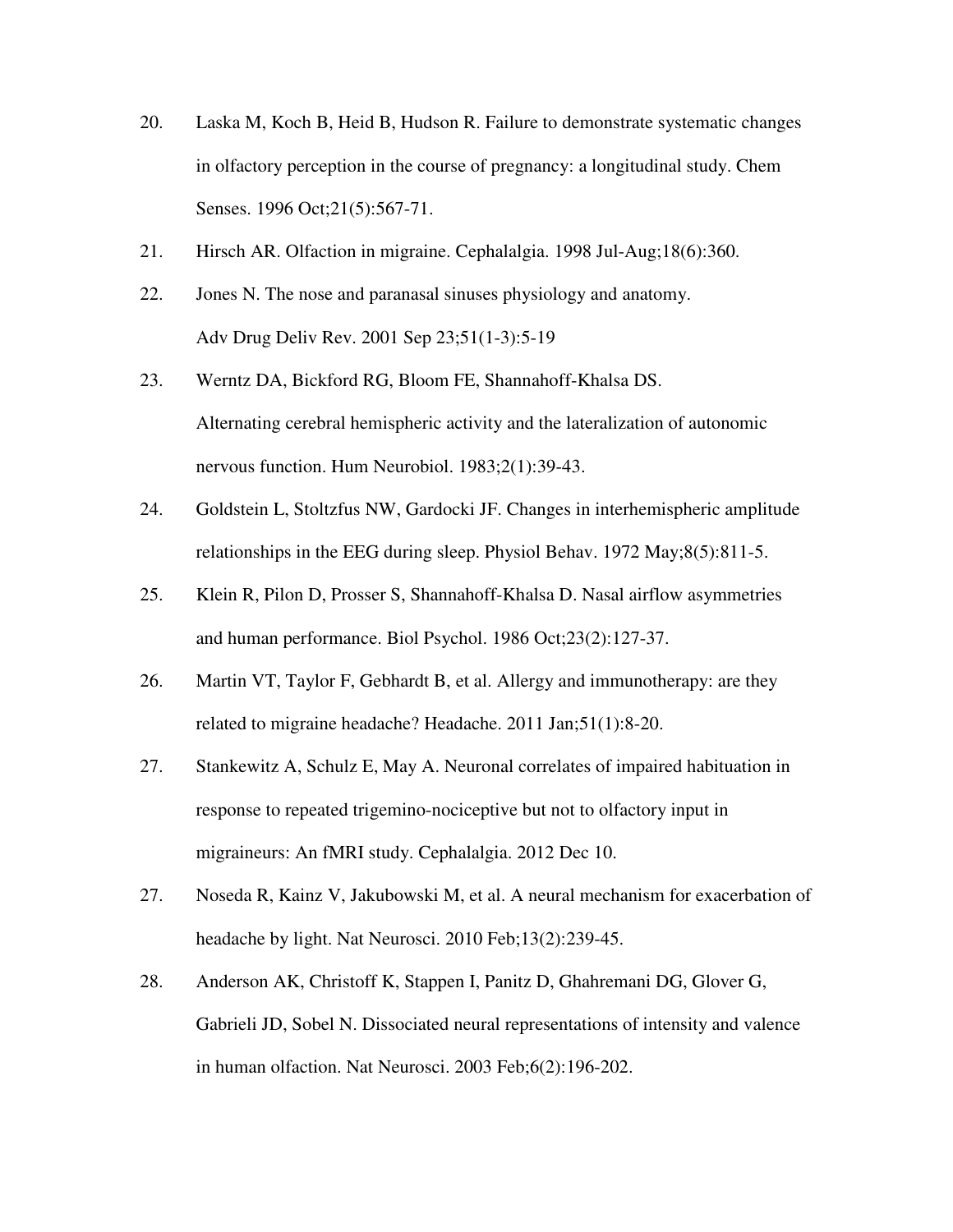- 29. Buchanan TW, Tranel D, Adolphs R. A specific role for the human amygdala in olfactory memory. Learn Mem. 2003 Sep-Oct;10(5):319-25.
- 30. Coleman ER, Grosberg BM, Robbins MS. Olfactory hallucinations in primary headache disorders: case series and literature review. Cephalalgia. 2011 Oct;31(14):1477-89.
- 31. Borsook D, Upadhyay J, Chudler EH, Becerra L. A key role of the basal ganglia in pain and analgesia--insights gained through human functional imaging. Mol Pain. 2010 May 13;6:27
- 32. Kelman L. The premonitory symptoms (prodrome): a tertiary care study of 893 migraineurs. Headache. 2004 Oct;44(9):865-72.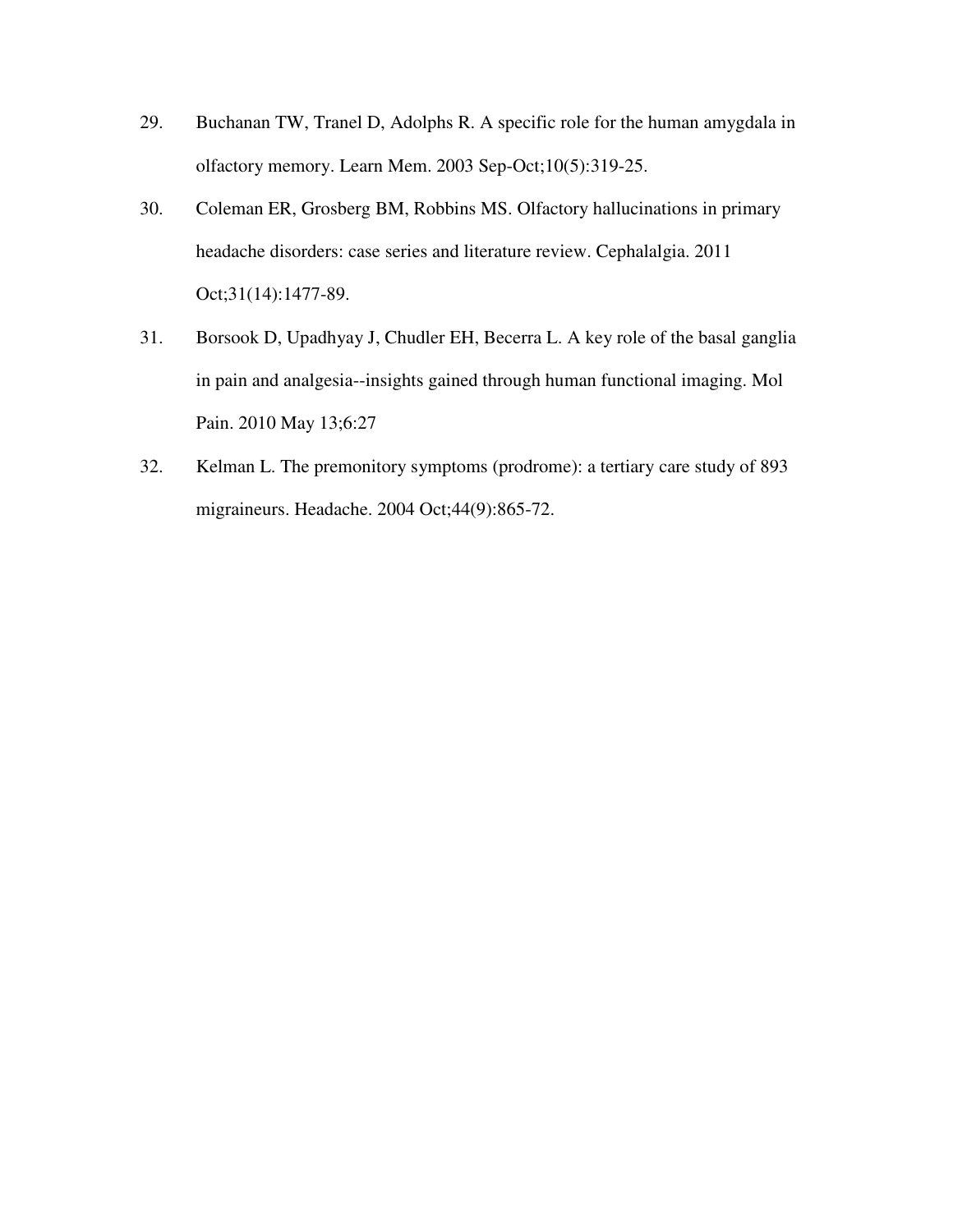|                              | <b>Migraine</b> | <b>Control</b> |              |
|------------------------------|-----------------|----------------|--------------|
|                              | $n = 50$        | $n = 50$       | $\mathbf{p}$ |
| Age, $n(\%)$                 |                 |                | 0.99         |
| $30$                         | 21(42)          | 20(40)         |              |
| 30-39                        | 12(24)          | 12(24)         |              |
| 40-49                        | 12(24)          | 12(24)         |              |
| $50+$                        | 5(10)           | 6(12)          |              |
| Sex, female, $n$ (%)         | 37(74)          | 36(72)         | 0.99         |
| Race, $n(\%)$                |                 |                | 0.36         |
| White                        | 38 (76)         | 33 (66)        |              |
| <b>Black</b>                 | 11(22)          | 6(12)          |              |
| Asian                        | 1(2)            | 5(10)          |              |
| Hispanic                     | 0(0)            | 4(8)           |              |
| Others                       | 0(0)            | 2(4)           |              |
| <b>Height</b> (in.), $n$ (%) |                 |                | 0.93         |
| <66                          | 24 (48)         | 24 (48)        |              |
| 66-71                        | 21(42)          | 20(40)         |              |
| $72+$                        | 5(10)           | 6(12)          |              |
| Weight (lbs.), $n$ (%)       |                 |                | 0.98         |
| 100-149                      | 18 (36)         | 19 (38)        |              |
| 150-199                      | 23 (46)         | 22 (44)        |              |
|                              |                 |                |              |

**Table 1. Descriptive summary of study group characteristics.**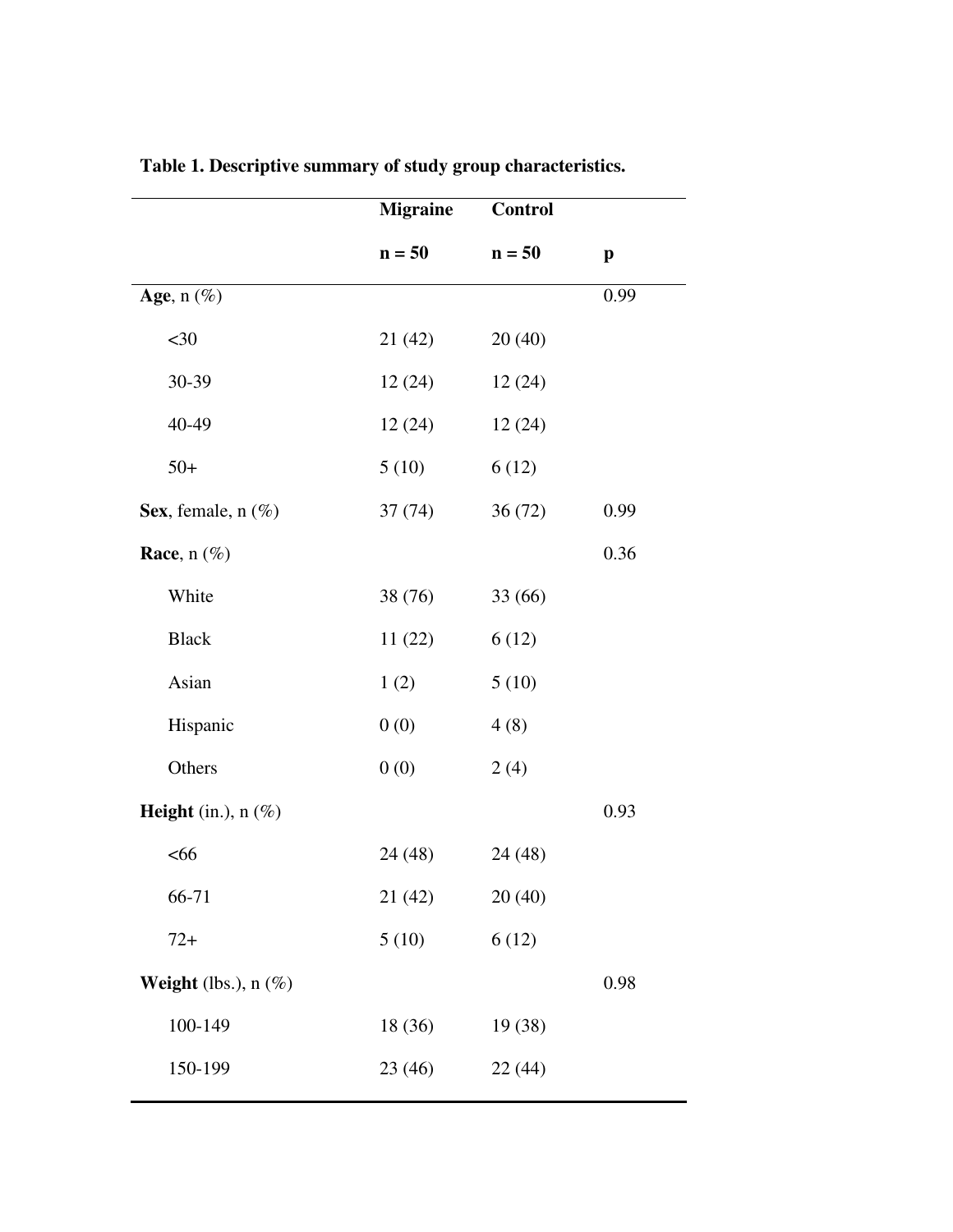| $200+$                          | 9(18)   | 9(18)   |        |
|---------------------------------|---------|---------|--------|
| <b>BMI</b> , $n$ (%)            |         |         | 0.09   |
| Normal $(\leq 25)$              | 18 (36) | 28 (56) |        |
| Overweight (25-30)              | 21(42)  | 12(24)  |        |
| Obese $(30+)$                   | 11(22)  | 10(20)  |        |
| Allodynia, $n(\%)$              | 46 (92) | 6(14)   | < 0.01 |
| $>1$ odors bothersome, n $(\%)$ | 32(65)  | 7(15)   | < 0.01 |
|                                 |         |         |        |

BMI: body mass index  $(kg/m<sup>2</sup>)$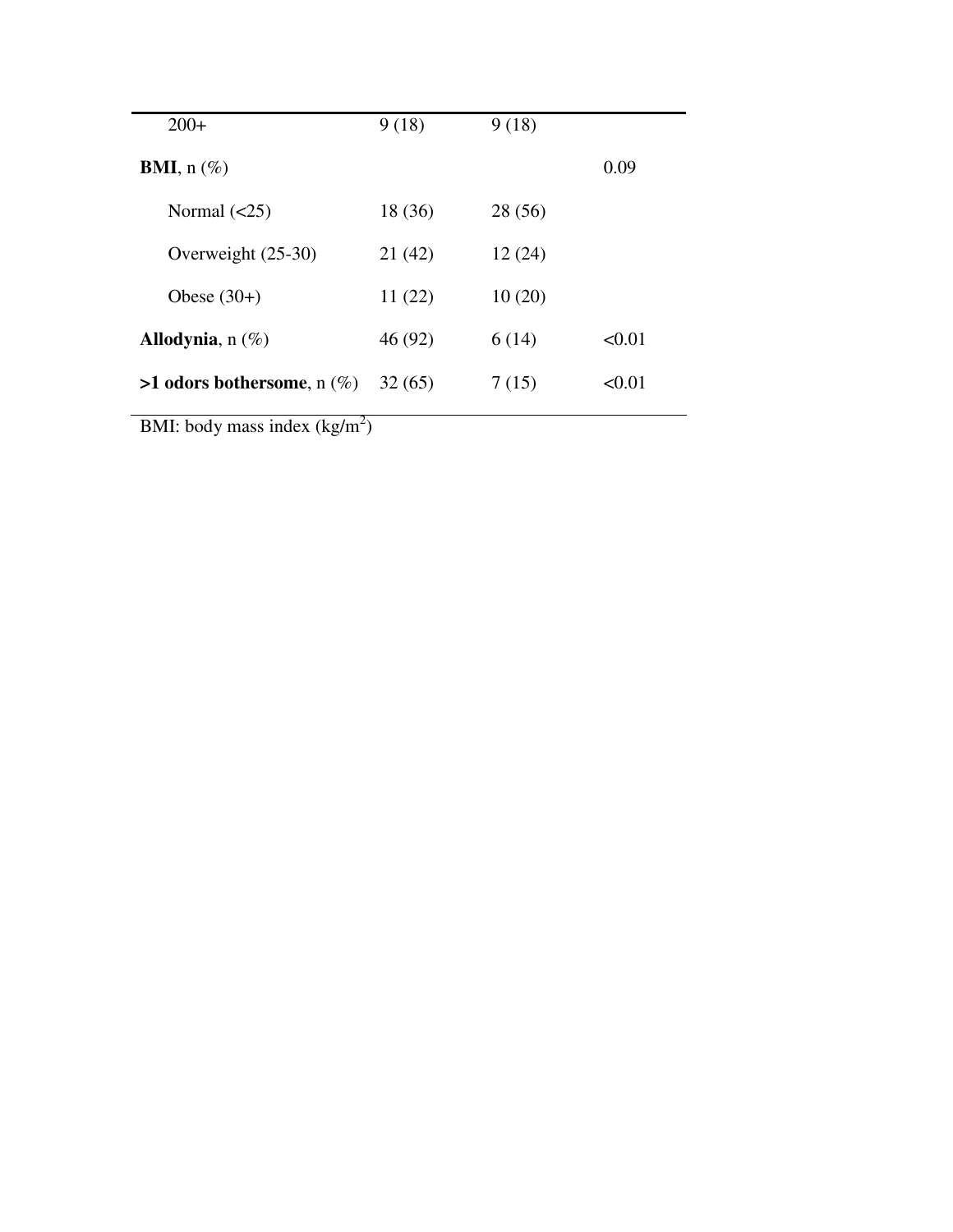| Age at onset, mean $\pm$ SD | $18.8 \pm 10.42$ |
|-----------------------------|------------------|
| Age at onset, $n(\%)$       |                  |
| <10                         | 6(13)            |
| $10-19$                     | 23(48)           |
| 20-29                       | 9(19)            |
| $30+$                       | 10(21)           |
| Aura, $n(\%)$               | 25(51)           |
| Aura Type*, n (%)           |                  |
| None                        | 26(52)           |
| <b>Blind</b> spots          | 1(2)             |
| Confused                    | 1(2)             |
| Sensory                     | 6(12)            |
| Visual                      | 21 (42)          |
| Motor                       | 2(4)             |
| Non-Migraine HA, $n$ (%)    | 35(70)           |

**Table 2. Descriptive summary of migraine patient characteristics (n = 50).**

SD: standard deviation; HA: headache; \* Multiple choices are possible so percentages

may not add up to 100.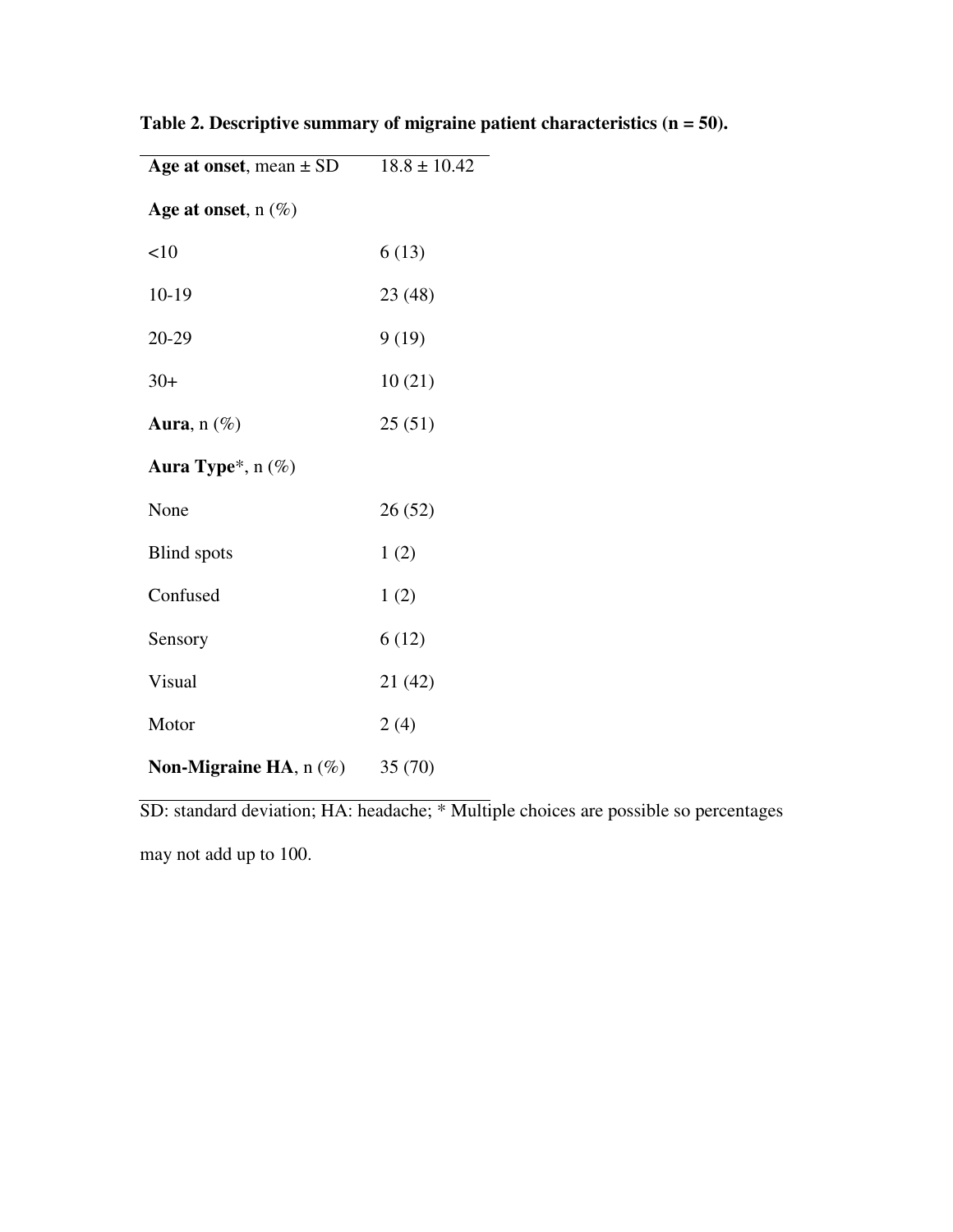## **Table 3. Summary of UPSIT scores.**

|                                            |                 | <b>Paired</b>  |                                                |      |
|--------------------------------------------|-----------------|----------------|------------------------------------------------|------|
|                                            | <b>Migraine</b> | <b>Control</b> | <b>Difference</b>                              | p*   |
| <b>Interictal/Baseline, Median</b>         | 36              | 37             | $-1$                                           | 0.18 |
| Min-Max                                    | $30 - 40$       | $30 - 40$      | $-6 - 8$                                       |      |
| mean $\pm$ SD                              | $36.1 \pm 2.5$  |                | $36.6 \pm 2.6$ $-0.48 \pm 3.04$                |      |
| During Attack/2 <sup>nd</sup> Test, Median | 36              | 36             | $-1$                                           | 0.02 |
| Min-Max                                    | $27 - 40$       | $25 - 40$      | $-13 - 10$                                     |      |
| mean $\pm$ SD                              | $35.0 \pm 3.2$  |                | $35.9 \pm 3.0$ $-1.29 \pm 4.13$                |      |
| After Attack/3 <sup>rd</sup> Test, Median  | 36              | 37             | $-1$                                           | 0.15 |
| Min-Max                                    | 22-40           | 29-40          | $-5 - 10$                                      |      |
| mean $\pm$ SD                              |                 |                | $35.6 \pm 3.2$ $36.2 \pm 2.8$ $-0.55 \pm 3.27$ |      |

**\*** Wilcoxon Signed-Rank test of zero median difference (migraine minus control) in

match-paired scores.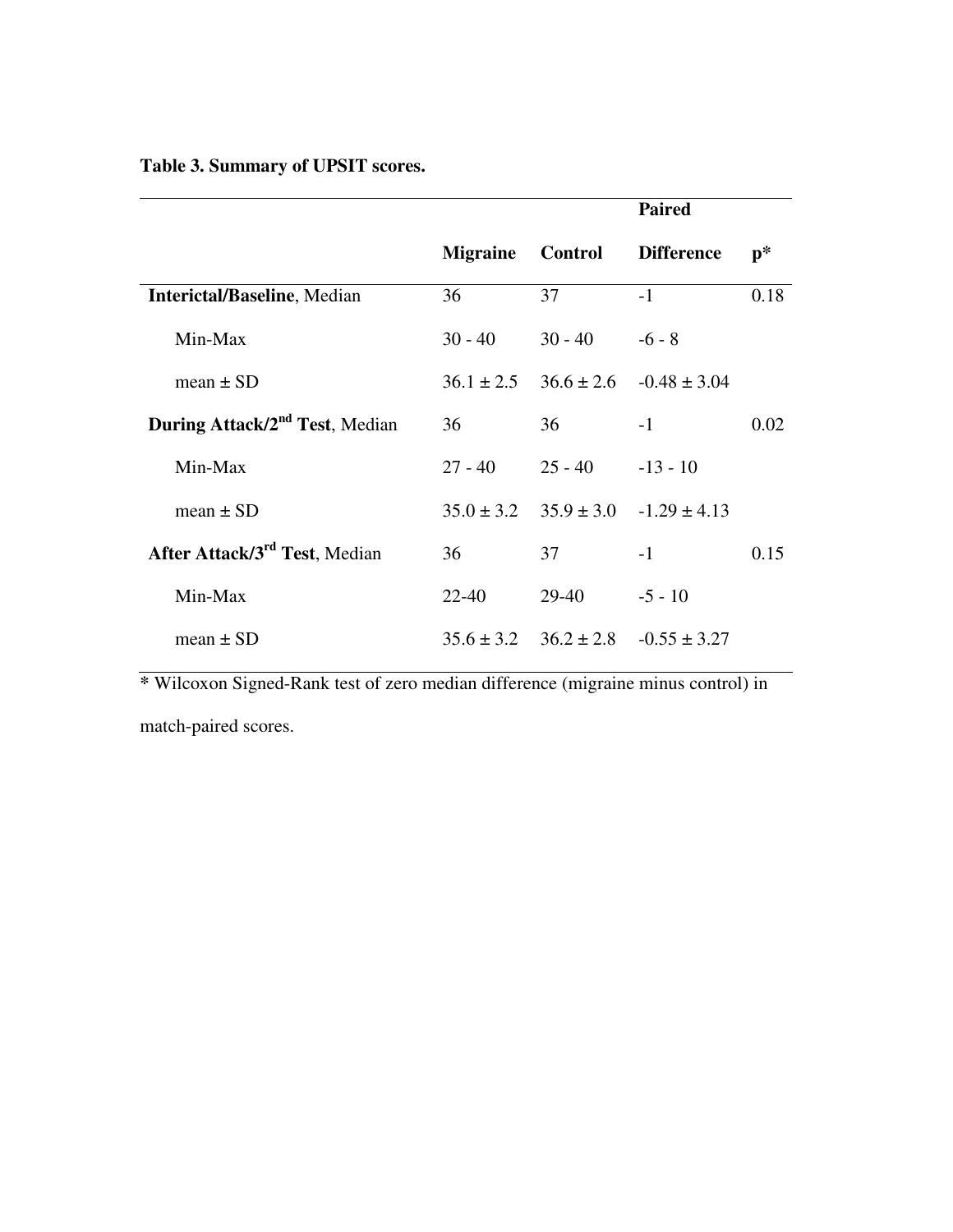

 **Figure 1. Difference in baseline olfactory acuity (UPSIT scores) between migraine** 

**patient and matched control pairs.**